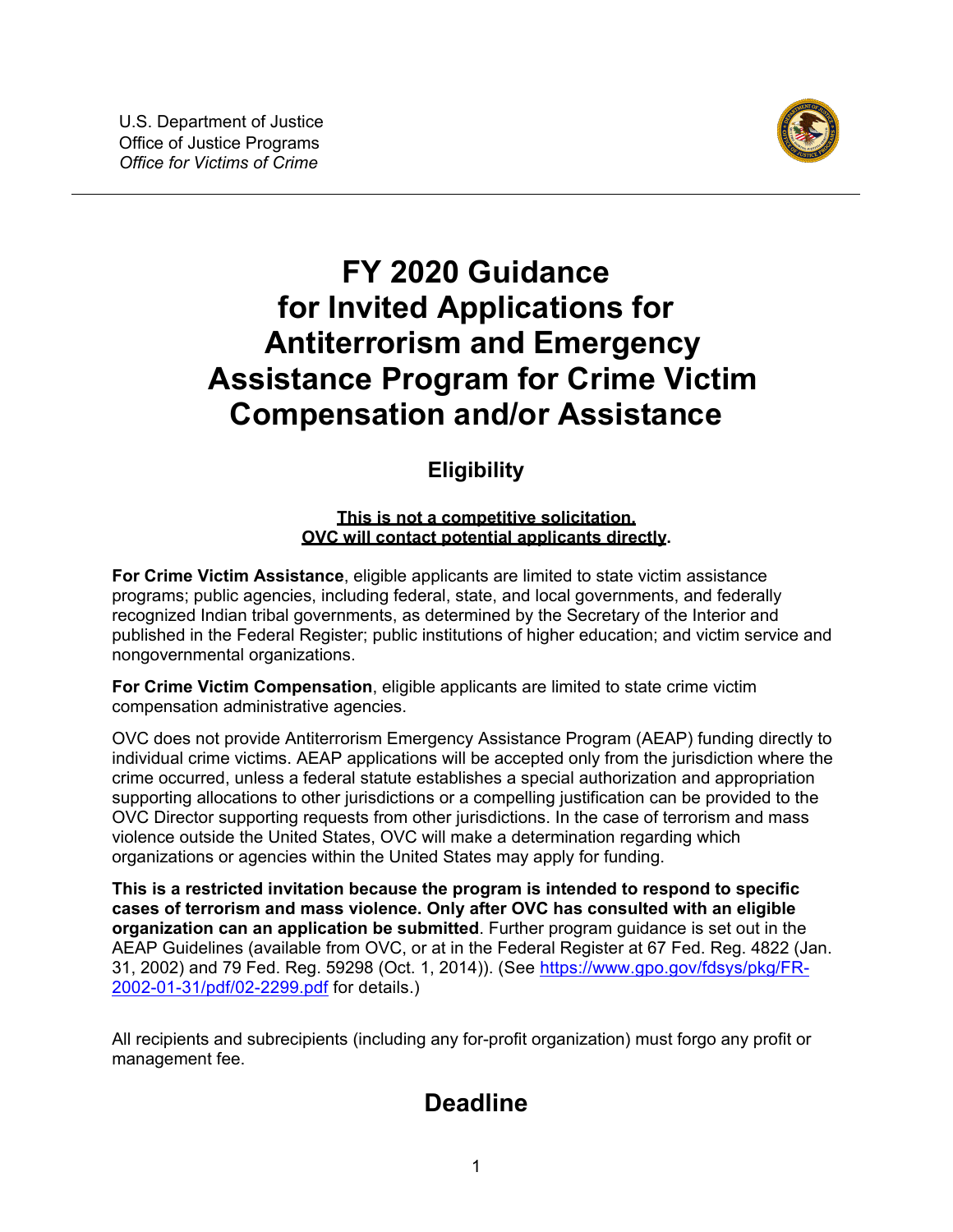An applicant must register in the OJP Grants Management System (GMS) at <https://grants.ojp.usdoj.gov/> prior to submitting an application. All applicants must register, even those that have previously registered in GMS. Select the "Apply Online" button associated with the "solicitation title" identified in the OJP Invitation Letter. Please refer to GMS for the most recent registration and application deadlines.

For additional information, see [How to Apply](#page-25-0) in [Section III. Application and Submission](#page-12-0)  [Information.](#page-12-0)

Please note that this invitation is only available after a mass violence or terrorism incident. Applicants will be notified when the invitation is open.

## **Contact Information**

For technical assistance with submitting an application, contact the Grants Management System Support Hotline at 888–549–9901, option 3, or via email at [GMS.HelpDesk@usdoj.gov.](mailto:GMS.HelpDesk@usdoj.gov) The [GMS](https://grants.ojp.usdoj.gov/) Support Hotline operates 24 hours a day, 7 days a week, including on federal holidays.

An applicant that experiences unforeseen GMS technical issues beyond its control that prevent it from submitting its application by the deadline must email the OVC contact identified in the OJP Invitation Letter (if applicable) **within 24 hours after the application deadline** to request approval to submit its application after the deadline. For information on reporting technical issues see "Experiencing Unforeseen GMS Technical Issues" in the [How to Apply](#page-25-0) section.

For assistance with any other part of this Guidance for Invited Applications, contact the OJP staff member identified in the OJP Invitation Letter (if applicable) or individual with whom you have been working.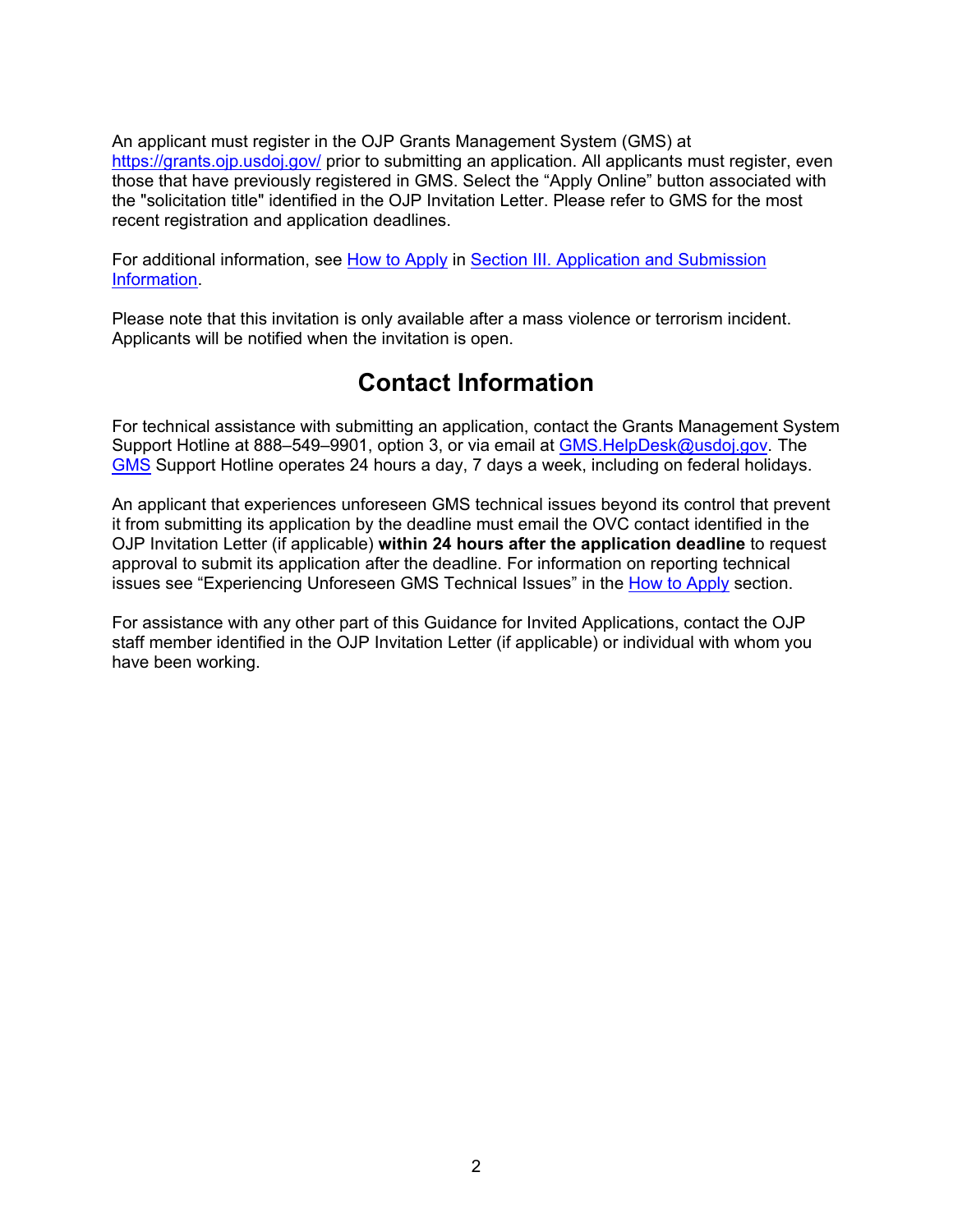# **Contents**

| Limitation on Use of Award Funds for Employee Compensation; Waiver  12          |  |
|---------------------------------------------------------------------------------|--|
| Prior Approval, Planning, and Reporting of Conference/Meeting/Training Costs 13 |  |
|                                                                                 |  |
|                                                                                 |  |
|                                                                                 |  |
|                                                                                 |  |
|                                                                                 |  |
|                                                                                 |  |
|                                                                                 |  |
|                                                                                 |  |
|                                                                                 |  |
|                                                                                 |  |
| General Information about Post-Federal Award Reporting Requirements 30          |  |
|                                                                                 |  |
|                                                                                 |  |
| Freedom of Information Act and Privacy Act (5 U.S.C. §§ 552 and 552a) 31        |  |
|                                                                                 |  |
|                                                                                 |  |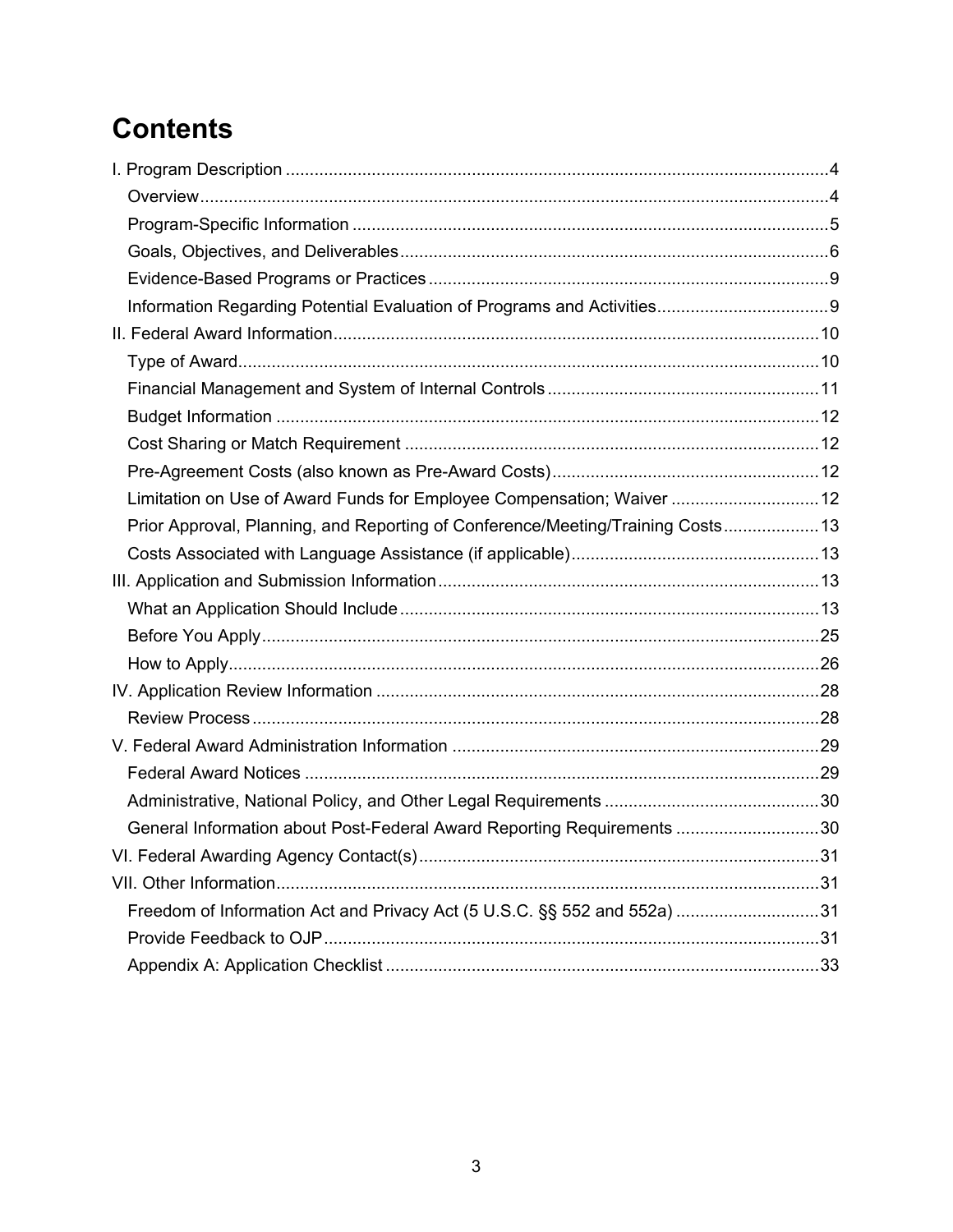# **Guidance for Invited Applications for FY 2020 Antiterrorism and Emergency Assistance Program for Crime Victim Compensation and Assistance (CFDA #16.321)**

## <span id="page-3-0"></span>**I. Program Description**

#### <span id="page-3-1"></span>**Overview**

The Office for Victims of Crime (OVC) supports victims of mass violence and terrorism through the Antiterrorism and Emergency Assistance Program (AEAP). This program is designed to supplement the resources and services of entities responding to these acts when a jurisdiction has been overwhelmed after such an incident. Funding for this program comes from the Antiterrorism Emergency Reserve (the Emergency Reserve).

AEAP grants are a mechanism by which the Director of OVC may award supplemental crime victim compensation and assistance to respond to an act of domestic terrorism or mass criminal violence. The criminal act has to be of sufficient magnitude that the jurisdiction cannot provide needed services to victims of the incident with existing resources and it places an undue financial hardship on the jurisdiction's ability to respond to victims of other crimes in a timely and comprehensive manner. AEAP funds can assist with crisis response in the initial aftermath of an event; help victims adapt, restore their equilibrium, and deal with the consequences of the event; and facilitate victim participation in the judicial process. AEAP is also designed to supplement state crime victim compensation administrative agencies that reimburse victims for out-of-pocket expenses related to their victimization. Additionally, training and technical assistance is available to identify resources, assess needs, coordinate services to victims, and develop strategies for responding to an event. Applicants should consider the full range of both compensation and assistance programs when requesting grant funding. Justification for all funding must demonstrate that AEAP funds will support victims of the event. OVC may provide a consultant(s) to support the applicant with the AEAP application process. Funding provided under this program is retroactive to the date of the incident. AEAP is authorized by 34 U.S.C. §§ 20101(d)(5) and 20105(b).

Upon verification that an act of domestic terrorism or mass criminal violence has resulted in a significant number of victims who were killed or injured, or witnesses who were psychologically affected, OVC will contact the state Victims of Crime Act (VOCA) administrator(s) in the affected state(s) and advise them that AEAP resources may be available. In order to determine the scope of possible need and resources available, this will be the first of many interactions between OVC and the agency eligible to receive AEAP funds. (Note: Please see a definition of a direct and indirect victim under "Statement of the Problem" page 15.)

Because many mass violence or domestic terrorism incidents involve federal jurisdiction and law enforcement officials, OVC will immediately coordinate with the Federal Bureau of Investigation's (FBI) Victim Services Division (VSD) to determine which resources may already be deployed and which services are being coordinated with state and local victim assistance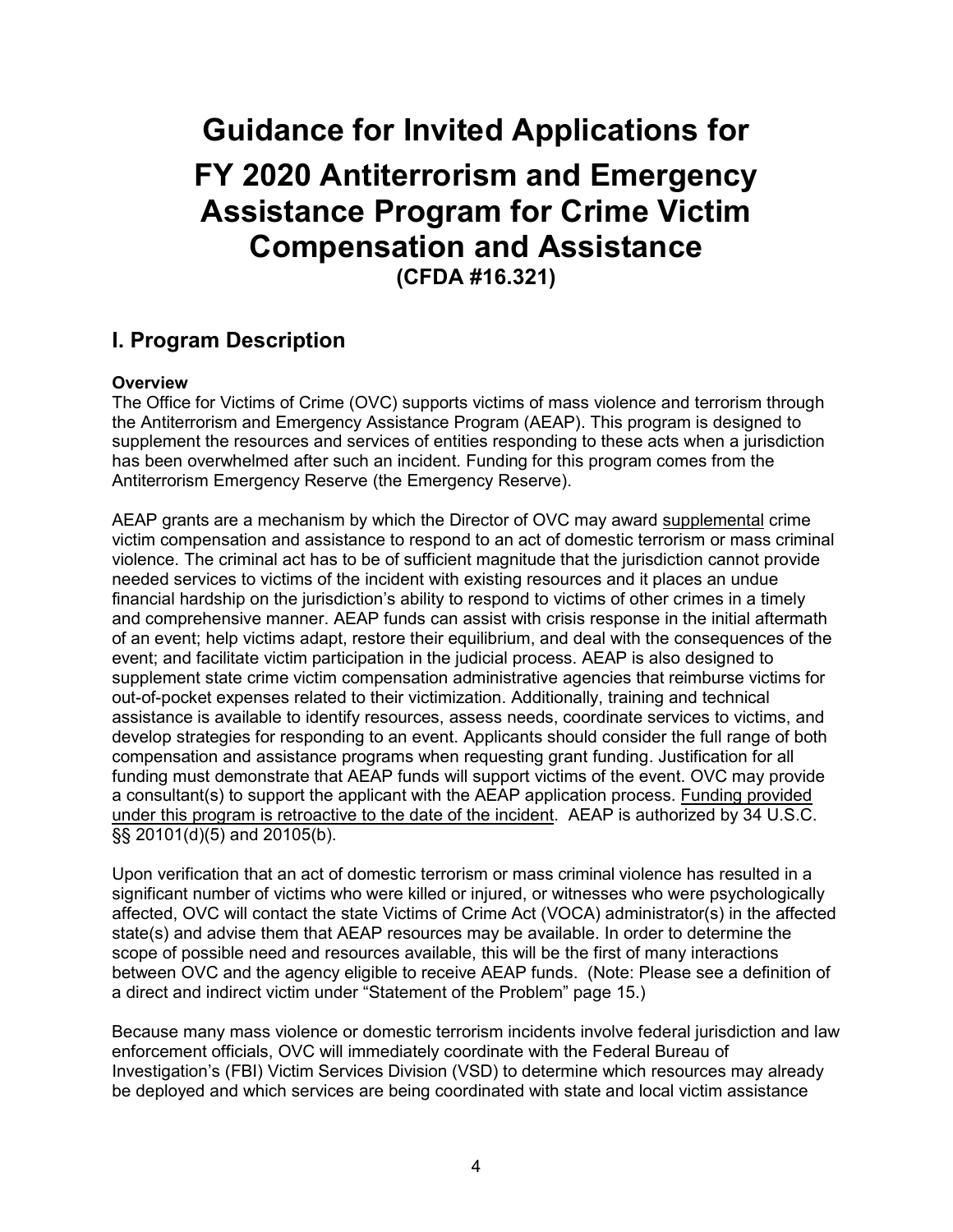and law enforcement personnel on the scene. In the event that the FBI is investigating a federal crime or is asked to assist state, local, or tribal authorities with a non-federal crime, VSD can be a valuable resource to victims and affected agencies, especially in the initial aftermath of an incident. In such instances, VSD personnel can provide immediate victim assistance such as helping to collect ante-mortem data and to conduct death notifications; establishing or helping staff Family Assistance Centers; assisting with incident briefings for victims/families, individual needs assessments, and personal effects management; and providing support and information to victims through a national network of FBI Victim Specialists. When the FBI is investigating federal crimes or their assistance is requested by state, local, or tribal authorities, VSD may also support select short-term emergency victim-related expenses. This may include expenses associated with emergency transportation or temporary lodging for victims or their families. For more information on the FBI's victim services, visit: [https://www.fbi.gov/resources/victim](https://www.fbi.gov/resources/victim-assistance)[assistance.](https://www.fbi.gov/resources/victim-assistance) State VOCA personnel and other state and local victim assistance providers should work with appropriate federal, state, local, and tribal government agencies and nongovernmental and nonprofit agencies to address the full range of victims' needs.

#### <span id="page-4-0"></span>**Program-Specific Information**

Once OVC determines the appropriate eligible applicant, OVC will interact regularly with the applicant and inform the organization of the range of AEAP resources. OVC will also supply samples of approved AEAP application submissions to use as a guideline for developing a funding request. As victims' needs become more apparent and victim support expenses mount, OVC encourages the applicant to call or email OVC with questions about what AEAP funding can support.

Note: AEAP Guidelines follow the definition of victim that is used under the VOCA program. However, because of the nature of mass violence and domestic terrorist incidents, AEAP may also include individuals who are likely to suffer vicarious trauma from the incident, for example, people in direct proximity to the crime and emergency responders who respond to the incident.

There are four types of **supplemental** grants available under AEAP:

- 1. Crisis Response (emergency/short-term, up to 9 months): designed to provide resources to help victims rebuild adaptive capacities, decrease stressors, and to reduce symptoms of trauma immediately following the terrorism or mass violence event.
- 2. Consequence Management (ongoing/longer term, up to 18 months): designed to provide supplemental resources to help victims adapt to the trauma event and to restore victims' sense of equilibrium.
- 3. Criminal Justice Support (ongoing/longer term, up to 36 months): designed to facilitate victim participation in an investigation or prosecution directly related to the terrorist and mass violence event. (Please note the longer time frame here is generally intended to provide victim support in instances where there is a trial or other extended criminal proceedings.)
- 4. Crime Victim Compensation (available at any time): designed to provide supplemental funding to reimburse victims for out-of-pocket expenses related to their victimization in cases of terrorism or mass violence occurring within the United States.

**Prospective grantees will identify victim-related expenses**, including those associated with the immediate aftermath of the event; the longer term consequences for victims; and victim participation in investigations or prosecutions. Once an applicant has determined the extent and nature of their needs, but before a formal application is submitted, the applicant will submit a Letter of Request to OVC. (See "**Before You Apply**," page 25.) This letter will demonstrate the applicant's intent to seek funding. OVC may require detailed justification for proposed expenses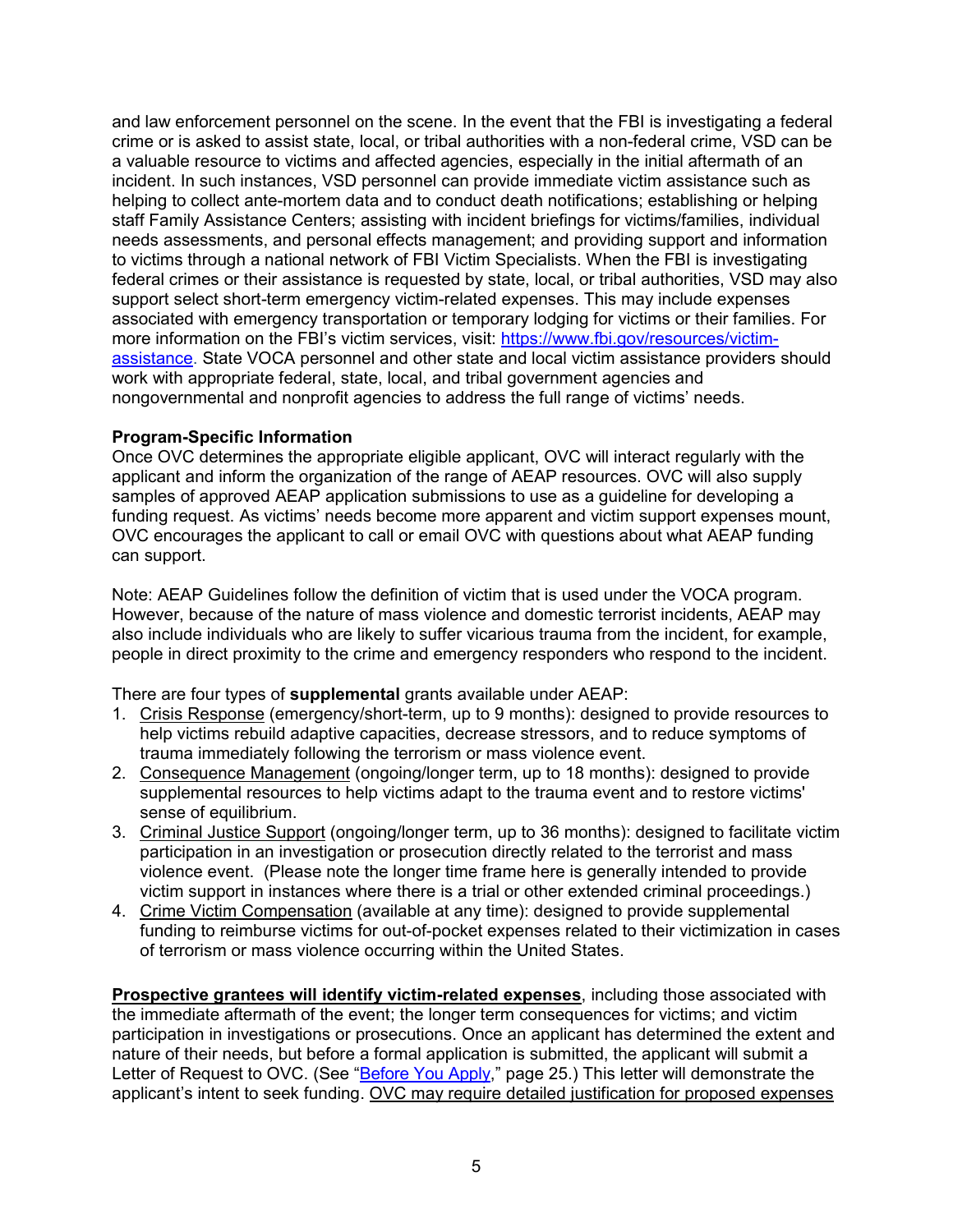and will need to ensure that the requested funding is supplemental and does not supplant existing resources or duplicate funding from another source. The prospective grantee and OVC will collaborate to refine the application prior to the final application submission. The time needed to complete this process may vary depending on the complexity of the application. OVC personnel will help prospective grantees throughout this process and will be available to address questions and concerns. In most instances, particularly for large and complex situations, OVC may also provide a consultant to assist the applicant with researching and gathering information, determining victim needs, identifying victim resources, developing response strategies, and drafting the AEAP proposal. OVC will also work with prospective grantees to ensure that they have coordinated their response with other agencies that may be able to provide support. For example, OJP's Bureau of Justice Assistance may have funding available for law enforcement activities associated with the event that are not victim-related (see Justice Assistance Grant information at [www.bja.gov/ProgramDetails.aspx?Program\\_ID=59\)](https://www.bja.gov/ProgramDetails.aspx?Program_ID=59). DOJ Community Oriented Policing Services (COPS) grants also may be available (see [www.cops.usdoj.gov/Default.asp?Item=232\)](http://www.cops.usdoj.gov/Default.asp?Item=232). Additionally, under limited circumstances, the U.S. Department of Education may have funding available to help local educational agencies and institutions of higher education recover from a violent or traumatic event (see "Project School Emergency Response to Violence" at [www2.ed.gov/programs/dvppserv/index.html\)](http://www2.ed.gov/programs/dvppserv/index.html).

#### <span id="page-5-0"></span>**Goals, Objectives, and Deliverables**

The objective of this program is to improve services and assistance by providing supplemental funding to assist victims of domestic terrorism and mass violence. This is consistent with OJP Strategic Objective 1.2, to increase access to sound, practical programs designed to improve outcomes for youth, non-violent offenders, and victims. OVC is authorized to provide emergency relief for the benefit of victims in cases of domestic terrorism or mass violence occurring within the United States (34 U.S.C. § 20105(b)). This support provides supplemental resources in relation to the jurisdiction's crisis response efforts, consequence management activities, criminal justice actions, and training and technical assistance.

The following information provides examples of the types of support that are available under AEAP. This is not an exhaustive list; other items will be considered if the applicant can demonstrate that expenditures support victim assistance or compensation and that such expenses are **supplemental** and not provided through other funding. It is expected that state VOCA programs will examine their existing resources to determine whether they can support an incident without significantly adversely affecting victims of other crimes. If they lack sufficient resources then AEAP funding will be considered. Since AEAP covers expenses retroactive to the date of the incident, it is assumed that organizations requesting retroactive supplemental costs will need to fund those expenses up front and, if approved, they will be reimbursed under the AEAP award.

Examples of supplemental VOCA compensation items typically covered under AEAP include (\*see Compensation Note on page 8):

- Compensation for autopsy, refrigeration, and transport of a body; funeral and burial costs; etc.
- Compensation for medical costs and medical-related expenses, including vocational rehabilitation, non-medical attendant services, rehabilitation and physical therapy, diagnostic examinations, prosthetic devices, eyeglasses, medical/dental/vision health insurance copayments, etc.
- Compensation for mental health costs, including crisis counseling, group therapy, etc., and insurance copayments supporting these type services.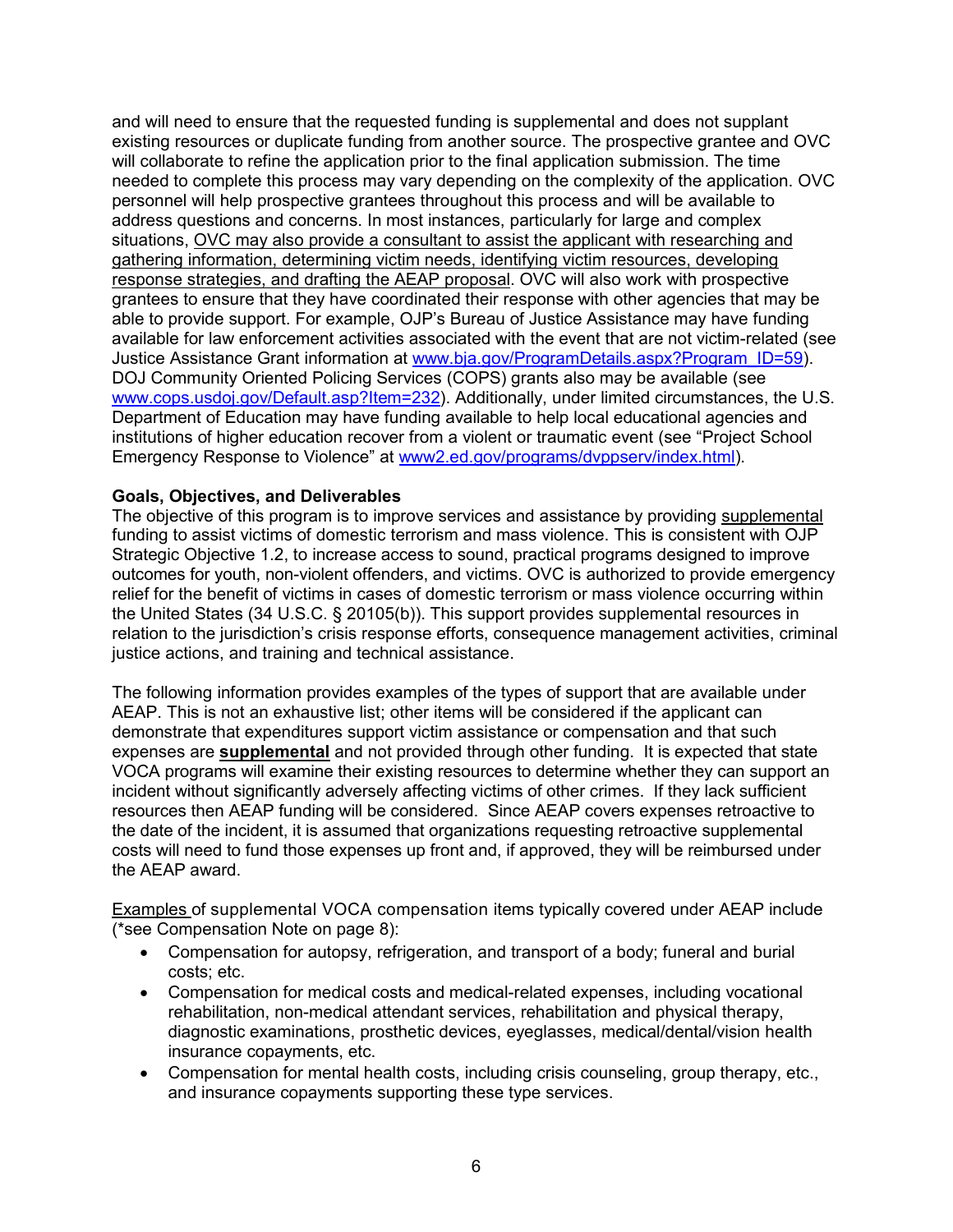- Emergency travel and/or transportation costs.
- Lost wages.

**Note:** Compensation funds may NOT be used to cover property damage or loss. Property damage is damage to material goods (not including medical-related devices) or the physical loss of money, stocks, bonds, etc.

Examples of supplemental VOCA assistance services typically covered under AEAP include:

- Victim advocacy efforts including applying for compensation.
- Counseling and group therapy (providers should be licensed and accredited according to state standards and delivering evidence-based or widely accepted services).
- Rehabilitation expenses.
- Vocational rehabilitation.
- Emergency food, clothing, housing, transportation, and travel.
- Temporary housing, per diem, and relocation.
- Child and dependent care.
- Cleaning and return of personal effects.
- Employer and creditor intervention.
- Victim and community needs assessments and planning.
- Automated informational telephone services.
- Outreach, awareness, and education.
- Case management and navigator services.
- Victim informational websites, including victim notification systems.
- Protocols for coordination and collaboration.
- Support for victim participation in investigations and criminal justice proceedings such as travel/transportation to court or closed-circuit viewing facility, counseling, advocacy, victim impact statements, etc.
- On a case-by-case basis, the OVC Director may approve limited funding to be used for administrative purposes (such as staff and some equipment) deemed essential to the delivery of services and assistance to victims.
- Training and technical assistance to identify resources, assess needs, coordinate services to victims, enhance capacity of service providers to provide specialized trauma-informed care for victims, develop response strategies for responding to an event, and related issues. Also, training to improve staff skills, such as behavioral health professionals who need specialized trauma-informed skills to provide appropriate care to victims.
- Support for trauma suffered by first responders.
- **Very limited** victim service-related law enforcement and first responder **overtime** expenses, such as death notifications; showing/explaining the crime scene to the family; law enforcement-based victim advocates; crime scene cleanup; and additional security at a memorial service or funeral when there is an ongoing threat. (Please note that AEAP does not cover routine law enforcement or first responder expenses and that any requests for funding must be related to **victim** activities. Interviewing victims and witnesses about the incident is NOT considered a victim service.)
- **Limited** expenses for coroners' or medical examiners' offices for a larger-thannormal number of deceased victims. Costs for additional supplies and overtime *may* be considered if the office is overwhelmed. Salaries of current staff will not be reimbursed. It is assumed that the coroner or medical examiner will be able to support some amount of these expenses. For example, if responding to multiple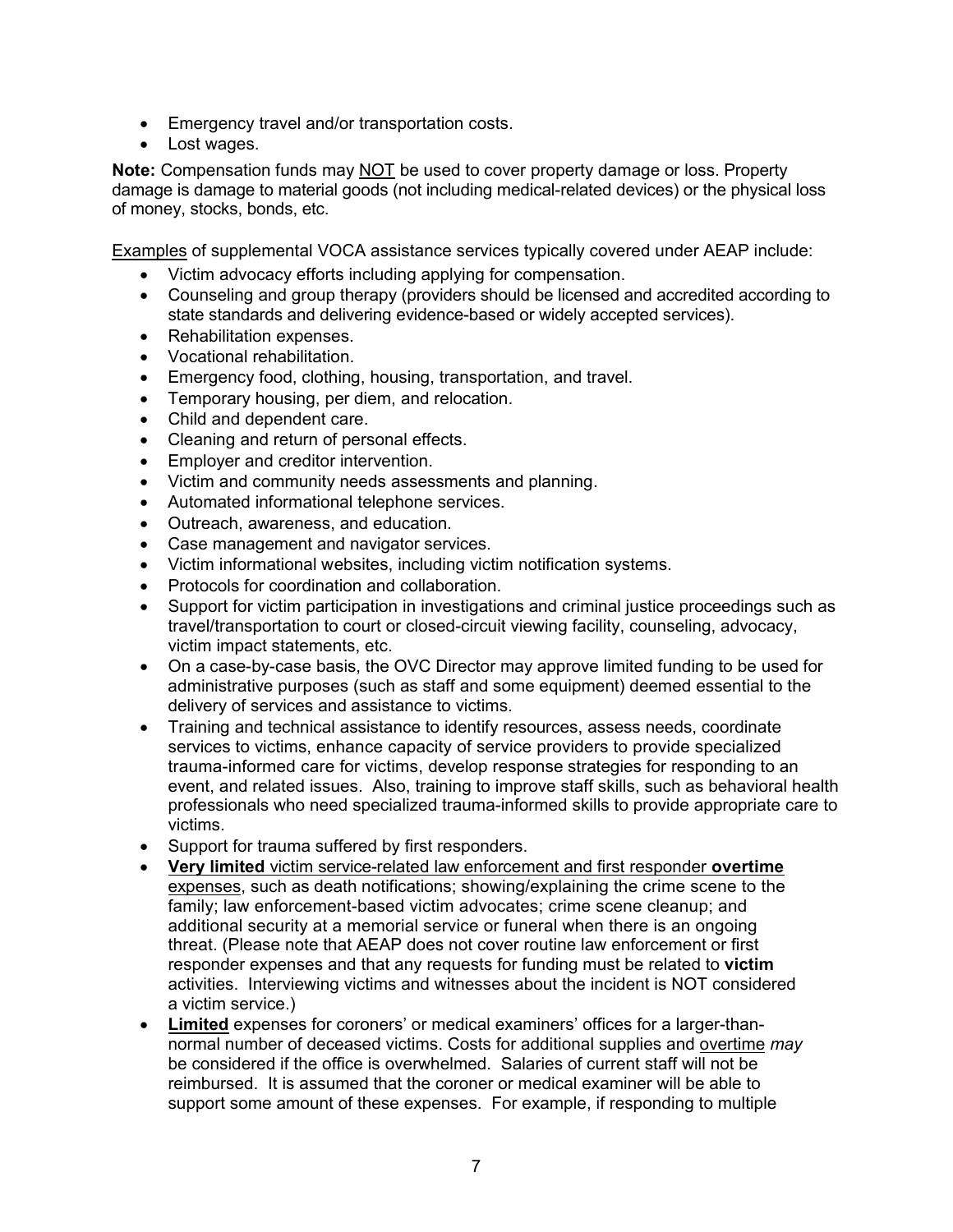vehicle fatalities is normal for the office, then some costs above that norm will be considered. The type and amount will depend on the size of the incident and office (major city versus rural area). Costs will NOT be considered for expenses related to a suspect/perpetrator.

If a state VOCA agency is applying for both compensation and assistance resources, the request should be combined into one application, if practical. It is possible to file a supplemental application if circumstances are such that it is not possible to combine all items in the initial request or if there is an unforeseen ongoing need.

\*Note to state VOCA compensation programs applying for supplemental crime victim compensation: AEAP may provide state crime victim compensation agencies supplemental funding to reimburse victims for out-of-pocket expenses related to their victimization in cases of domestic terrorism or mass criminal violence occurring within the United States. AEAP funds may not be used to cover property damage or loss and the funding is not intended to exceed existing compensation program limits; however, OVC may award state compensation programs supplemental funding to cover extra expenses related to the incident. Under a 2014 clarification to the AEAP Guidelines, OVC may provide funding to the state program, public agencies, or other organizations to cover expenses not ordinarily covered (whether in amount or type) by state crime victim compensation programs. Due to the nature of mass violence incidents, victims (in addition to being more numerous) may also have compensation needs that are more extensive or somewhat different than what the state program would ordinarily cover, such as compensation to emergency responders or victims who were in the immediate proximity of the crime when it occurred or, in the aftermath of a bombing where many victims lose limbs, there may be an increased need for rehabilitative services that extend beyond what a state compensation program typically provides. Caregivers for seriously injured victims may also incur expenses not typically covered under state crime victim compensation programs such as lost wages and travel expenses when providing care for or taking victims to medical appointments. OVC will coordinate such awards with state crime victim compensation programs in the event that such an award is made to another organization. (See <https://www.gpo.gov/fdsys/pkg/FR-2014-10-01/pdf/2014-23343.pdf> for the amendment to the AEAP Guidelines.)

Allowable expenses are based, in part, on activities authorized in guidelines established for OVC's Federal Emergency Assistance Fund and in the *Federal VOCA Victim Assistance Grant Program Guidelines*. In addition, when developing these categories of available services and assistance, OVC relied on the requirements in the *Attorney General Guidelines for Victim and Witness Assistance* that deal specifically with the provision of services for victims of terrorism and other mass casualties.

Victim services identified in this section are intended to complement services that are available from other agencies and organizations. For instance, an applicant would not be precluded from receiving AEAP funding merely because it received funding from a private charitable organization or another federal agency, such as the Federal Emergency Management Agency; however, the applicant would be required to demonstrate how AEAP funding would complement and enhance (not duplicate) the ability to meet an unmet need.

Funding under this program is best administered by one agency working in conjunction with other organizations and victim assistance providers. In most instances, OVC will award one grant with the grantee assuming overall responsibility for coordination of grant activities with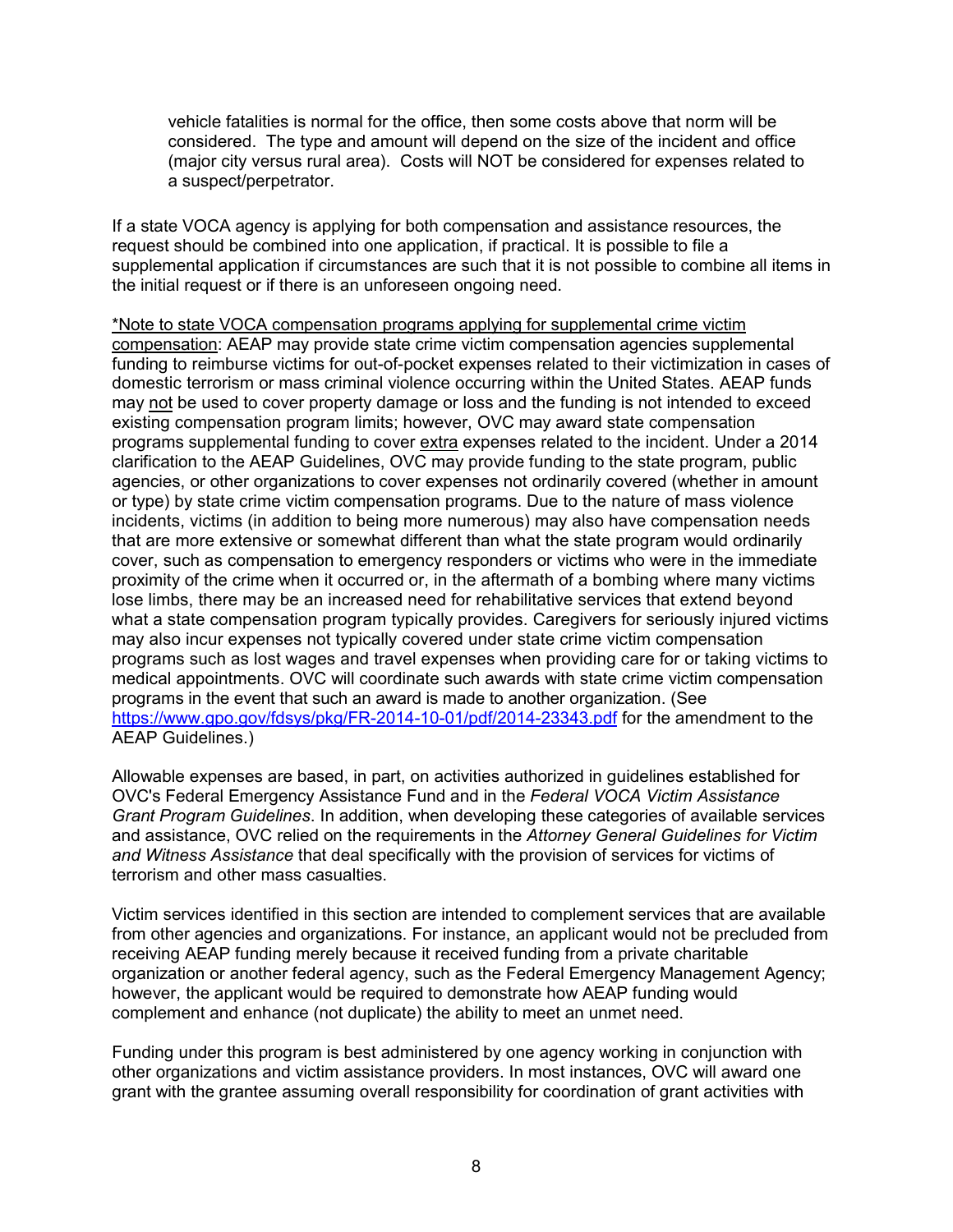subgrantees and/or contractors. With sufficient justification, OVC may entertain more than one application and may award funding to multiple applicants for different types of assistance. If multiple applicants receive grants under AEAP, they are expected to coordinate their activities. OVC also works closely with applicants to ensure the most appropriate use of resources from all affected entities. Applicants should identify other public and private entities that were consulted in the process of preparing the application, and describe how the proposed services fit within the overall plan for addressing victims' needs. OVC will consider the level of coordination and the availability of resources from other federal, state, local, and tribal agencies and private entities when making funding determinations. Extensive coordination with agencies (e.g., state emergency preparedness organizations, state mental health providers, and local chapters of the American Red Cross and the United Way) and among federal and state law enforcement and prosecution personnel is a necessary component of an effective response to terrorism and mass violence and a criterion upon which OVC will base its funding decision. OVC does not provide AEAP funding directly to individual crime victims.

#### <span id="page-8-0"></span>**Evidence-Based Programs or Practices**

OJP strongly emphasizes the use of data and evidence in policy making and program development in criminal justice, juvenile justice, and crime victim services. OJP is committed to:

- improving the quantity and quality of evidence OJP generates;
- integrating evidence into program, practice, and policy decisions within OJP and the field;
- improving the translation of evidence into practice.

OJP considers programs and practices to be evidence-based when their effectiveness has been demonstrated by causal evidence, generally obtained through one or more outcome evaluations. Causal evidence documents a relationship between an activity or intervention (including technology) and its intended outcome, including measuring the direction and size of a change, and the extent to which a change may be attributed to the activity or intervention. Causal evidence depends on the use of scientific methods to rule out, to the extent possible, alternative explanations for the documented change. The strength of causal evidence, based on the factors described above, will influence the degree to which OJP considers a program or practice to be evidence-based. The OJP CrimeSolutions.gov website at <https://www.crimesolutions.gov/> is one resource that applicants may use to find information about evidence-based programs in criminal justice, juvenile justice, and crime victim services.

#### <span id="page-8-1"></span>**Information Regarding Potential Evaluation of Programs and Activities**

DOJ has prioritized the use of evidence-based programming and deems it critical to continue to build and expand the evidence informing criminal and juvenile justice programs to reach the highest level of rigor possible. Therefore, applicants should note that OJP may conduct or support an evaluation of the programs and activities funded under this solicitation. Recipients and sub-recipients will be expected to cooperate with program-related assessments or evaluation efforts, including through the collection and provision of information or data requested by OJP (or its designee) for the assessment or evaluation of any activities and/or outcomes of those activities funded under this solicitation. The information or data requested may be in addition to any other financial or performance data already required under this program.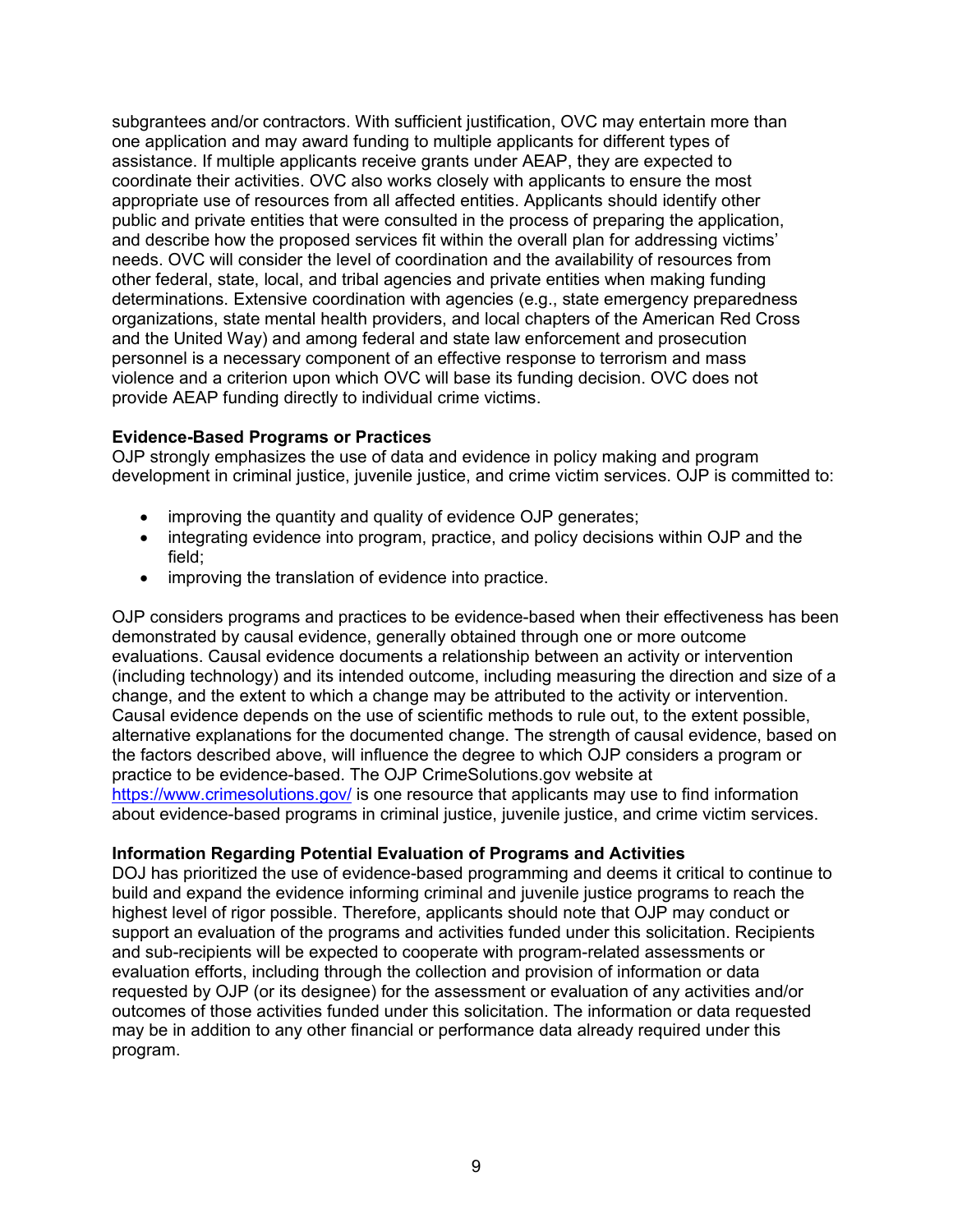## <span id="page-9-0"></span>**II. Federal Award Information**

#### **Amount and Length of Awards**

There are no minimum or maximum levels of funding for grant awards. OVC will work with applicants to ensure that the level of funding requested is necessary to meet their unique circumstances and needs. Funding and other assistance may be provided for an extended period of time if the applicant can provide a sufficient justification. The established timeframes for funding are flexible and are not intended to prohibit the submission of applications at a different time, if warranted.

If applicable, refer to the OJP Invitation Letter for information on the maximum amount of funds OJP expects to award, and the expected period of performance for an award.

All awards are subject to the availability of appropriated funds, and to any modifications or additional requirements that may be imposed by law.

The grant period is up to 36 months, but will not exceed the fiscal year of the award plus the following three fiscal years. Allowable expenses may be covered retroactively to the date of the incident. Please be aware that the project period may not align with the grant award date since the award may be made in a different fiscal year from the date of the incident. The grant period is calculated beginning in the fiscal year the grant is awarded, not the date of the incident, but the project period begins when funding for expenses is requested. For example, if there is a mass violence incident on September 18, 2018 but a grant is awarded in FY 2020, the grant period will begin in FY 2020 but the project period would begin on September 18, 2018 if an organization sought to be reimbursed for expenses on the date of the incident. Because this is considered emergency funding, OVC encourages organizations to apply for AEAP funding as expeditiously as is practical.

OVC will work with the grantee to close the award and deobligate unused grant funds. Within 90 days of the project end date, the grantee must submit a final progress report and financial report. Upon submission of both reports, OVC staff will submit the grant closeout to the Office of the Chief Financial Officer (OCFO) and any unused grant funds will be deobligated.

#### **Grant Extensions and Continuations**

If award funds are not expended by the end of the grant period, they must be returned to OVC and deobligated in accordance with the applicable provisions of the *DOJ Grants Financial Guide* (the [Financial Guide\)](http://ojp.gov/financialguide/DOJ/index.htm) and 34 U.S.C. § 20101(e). Requests for extensions to the original project period (not to exceed the fiscal year of award plus three) will be considered on a case-by-case basis and approved only where justified and necessary to accomplish the purpose(s) of the AEAP grant. A grant adjustment is required to change the grant period, such as an extension of the project period (no-cost extension). The grantee must request an extension at least 30 calendar days prior to the project end date.

#### <span id="page-9-1"></span>**Type of Award**

OVC expects that it will make any award from this Invitation to Apply in the form of a grant.

Note: If appropriate (within applicable legal constraints), the type of instrument to be used for a particular award(s) may be changed at the time award decisions are made.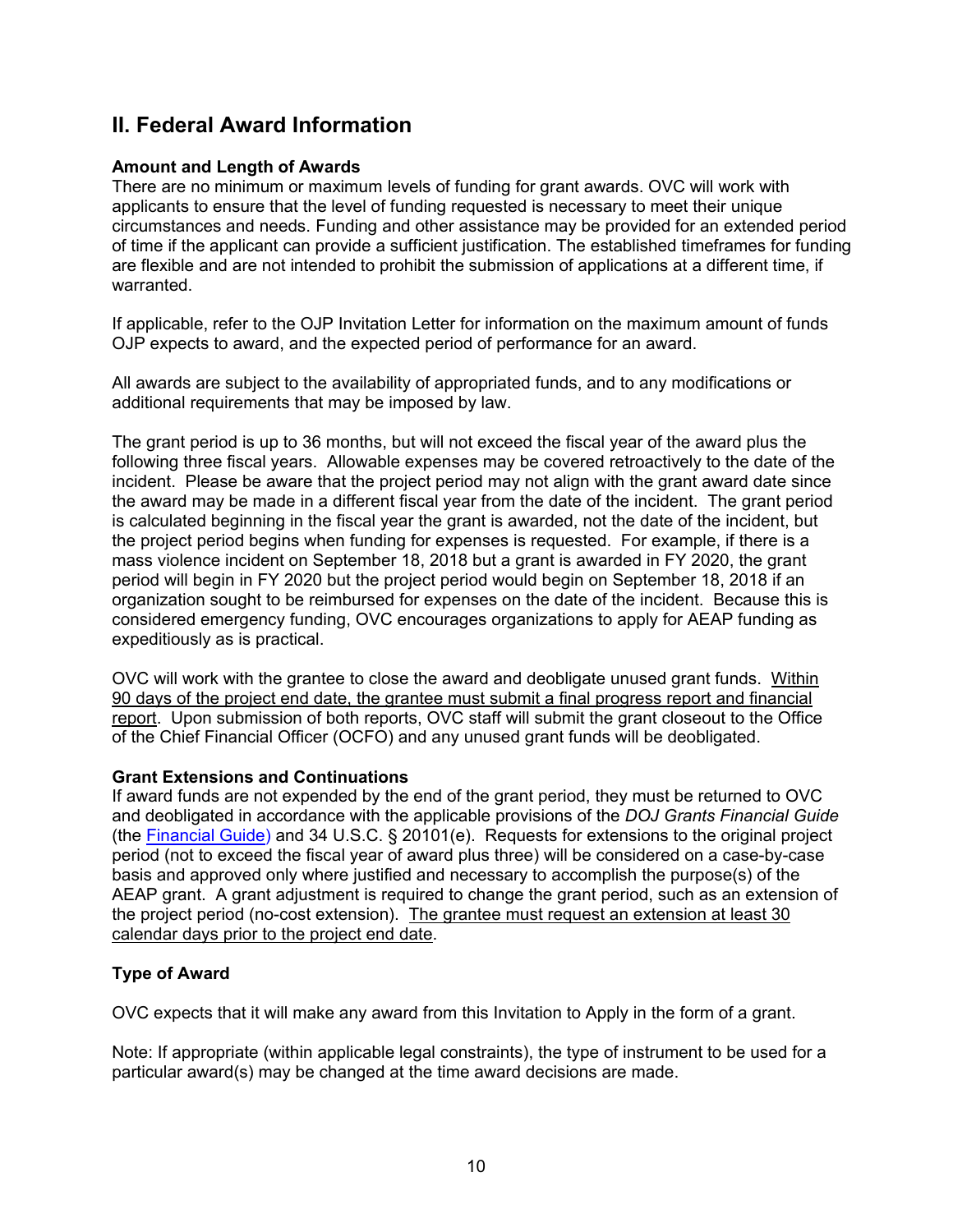#### <span id="page-10-0"></span>**Financial Management and System of Internal Controls**

Award recipients and subrecipients (including recipients or subrecipients that are pass-through entities) must, as described in the Part 200 Uniform Requirements as set out at 2 C.F.R. 200.303:

- (a) Establish and maintain effective internal control over the Federal award that provides reasonable assurance that [the recipient (and any subrecipient)] is managing the Federal award in compliance with Federal statutes, regulations, and the terms and conditions of the Federal award. These internal controls should be in compliance with guidance in "Standards for Internal Control in the Federal Government" issued by the Comptroller General of the United States and the "Internal Control Integrated Framework", issued by the Committee of Sponsoring Organizations of the Treadway Commission (COSO).
- (b) Comply with Federal statutes, regulations, and the terms and conditions of the Federal awards.
- (c) Evaluate and monitor [the recipient's (and any subrecipient's)] compliance with statutes, regulations, and the terms and conditions of Federal awards.
- (d) Take prompt action when instances of noncompliance are identified including noncompliance identified in audit findings.
- (e) Take reasonable measures to safeguard protected personally identifiable information and other information the Federal awarding agency or pass-through entity designates as sensitive or [the recipient (or any subrecipient)] considers sensitive consistent with applicable Federal, state, local, and tribal laws regarding privacy and obligations of confidentiality.

(Note: For purposes of this solicitation, the phrase "pass-through entity" includes any recipient or subrecipient that provides a subaward ("subgrant") to a subrecipient (subgrantee) to carry out part of the funded award or program. Additional information on proposed subawards is listed under [What an Application Should Include,](#page-12-3) Section III, 3. Budget and Associated Documentation of this solicitation. The "Part 200 Uniform Requirements" means the DOJ regulation at 2 C.F.R Part 2800, which adopts (with certain modifications) the provisions of 2 C.F.R. Part 200.)

To help ensure that applicants understand the applicable administrative requirements and cost principles, OJP encourages prospective applicants to enroll, at no charge, in DOJ Grants Financial Management Online Training, available at [https://onlinegfmt.training.ojp.gov/.](https://onlinegfmt.training.ojp.gov/) (This training is required for all OJP award recipients.)

Also, applicants should be aware that OJP collects information from applicants on their financial management and systems of internal controls (among other information) which is used to make award decisions. Under **Section III. Application and Submission** [Information,](#page-12-0) applicants may access and review the OJP Financial Management and System of Internal Controls Questionnaire [\(https://ojp.gov/funding/Apply/Resources/FinancialCapability.pdf\)](https://ojp.gov/funding/Apply/Resources/FinancialCapability.pdf) that OJP requires **all**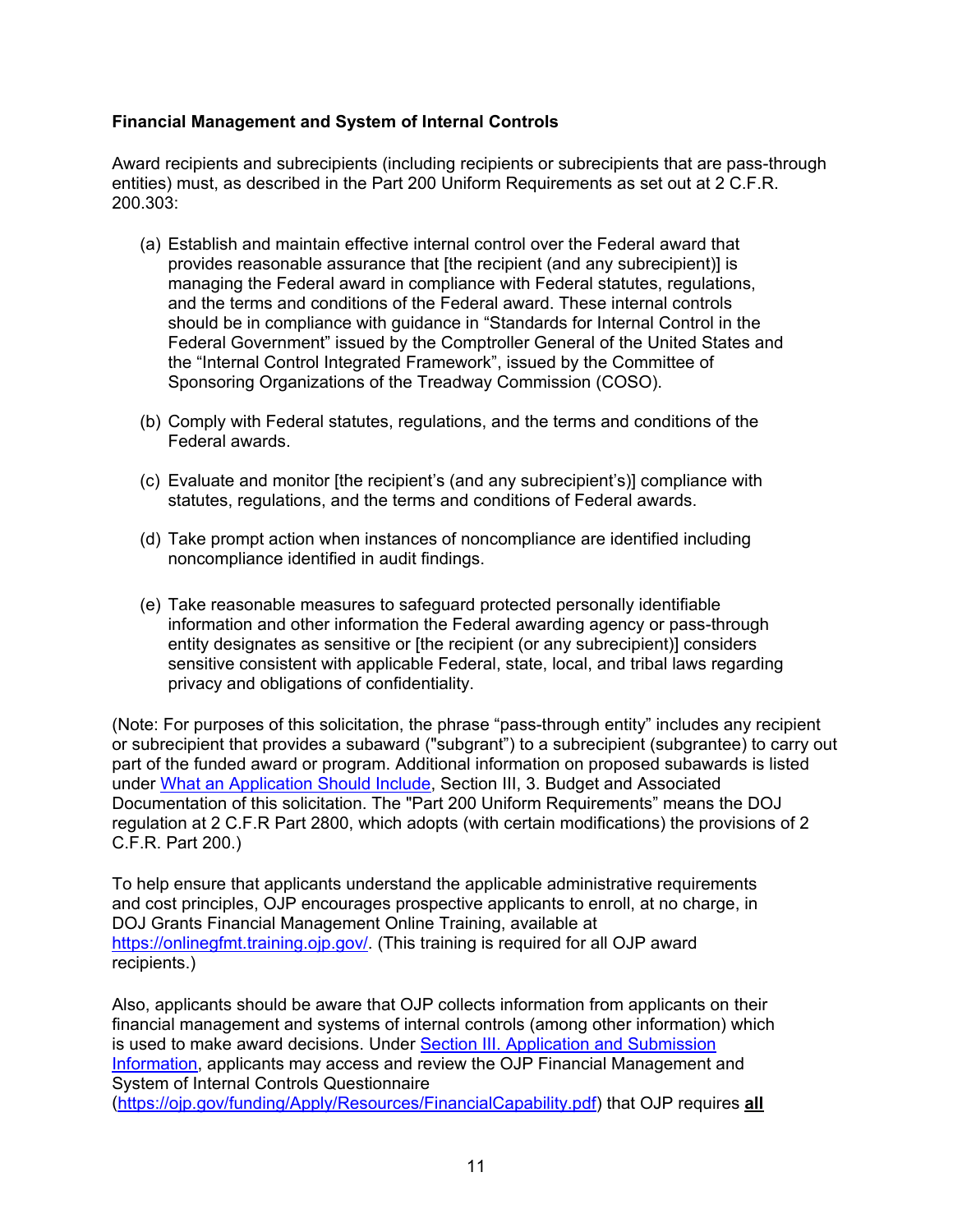applicants (other than an individual applying in his/her personal capacity) to download, complete, and submit as part of the application.

#### <span id="page-11-0"></span>**Budget Information**

AEAP funding is supplemental and cannot supplant existing resources. As such, funding cannot be used for costs such as existing staffing and facilities; however, AEAP funding may be used to hire **additional** staff—either to work on the mass violence or domestic terrorism incident or backfill an existing employee who is supporting the victims of a mass violence or domestic terrorism incident on an ongoing basis. AEAP funds may also pay overtime costs for staff or secure additional office space and supplies if it can be demonstrated that existing resources cannot sufficiently support the needs of these victims while adequately supporting victims of other crimes. All funding requests must be tied to the incident and be victim-related. AEAP funding cannot be used to pay for property damage or loss. Additionally, AEAP funds cannot be used for routine police or first responder activities but may be used to support **overtime** victim service activities such as death notifications; showing/explaining the crime scene to the family; law enforcement-based victim advocates; possibly some crime scene cleanup; and additional security at a memorial service or funeral when there is an ongoing threat.

#### <span id="page-11-1"></span>**Cost Sharing or Match Requirement**

The application need not propose to provide any amount of match. However, if a successful application proposes a voluntary match amount, and OJP approves the budget, the total match amount incorporated into the approved budget becomes mandatory and subject to audit.

#### <span id="page-11-2"></span>**Pre-Agreement Costs (also known as Pre-Award Costs)**

Pre-Agreement costs are costs incurred by the applicant prior to the start date of the period of performance of the federal award.

OJP does **not** typically approve pre-agreement costs; an applicant must request and obtain the prior written approval of OJP for all such costs. All such costs incurred prior to award and prior to approval of the costs are incurred at the sole risk of the applicant. (Generally, no applicant should incur project costs *before* submitting an application requesting federal funding for those costs.) Should there be extenuating circumstances that make it appropriate for OJP to consider approving pre-agreement costs, the applicant may contact the point of contact identified in the OJP Invitation Letter for requirements concerning written requests for approval. If approved in advance by OJP, award funds may be used for pre-agreement costs, consistent with the recipient's approved budget and applicable cost principles. See the section on Costs Requiring Prior Approval in the DOJ Grants Financial Guide at

https://ojp.gov/financialquide/DOJ/index.htm for more information.

#### <span id="page-11-3"></span>**Limitation on Use of Award Funds for Employee Compensation; Waiver**

With respect to any award of more than \$250,000, a recipient may not use federal funds to pay total cash compensation (salary plus cash bonuses) to any employee of the recipient at a rate that exceeds 110 percent of the maximum annual salary payable to a member of the federal government's Senior Executive Service (SES) at an agency with a Certified SES Performance Appraisal System for that year. (Note: OJP does not apply this limitation on the use of award funds to the nonprofit organizations listed at Appendix VIII to 2 C.F.R. Part 200.) The 2019 salary table for SES employees is available at the Office of Personnel Management website at [https://www.opm.gov/policy-data-oversight/pay-leave/salaries-wages/salary](https://www.opm.gov/policy-data-oversight/pay-leave/salaries-wages/salary-tables/19Tables/exec/html/ES.aspx)[tables/19Tables/exec/html/ES.aspx.](https://www.opm.gov/policy-data-oversight/pay-leave/salaries-wages/salary-tables/19Tables/exec/html/ES.aspx) Note: A recipient may compensate an employee at a

greater rate, provided the amount in excess of this compensation limitation is paid with non-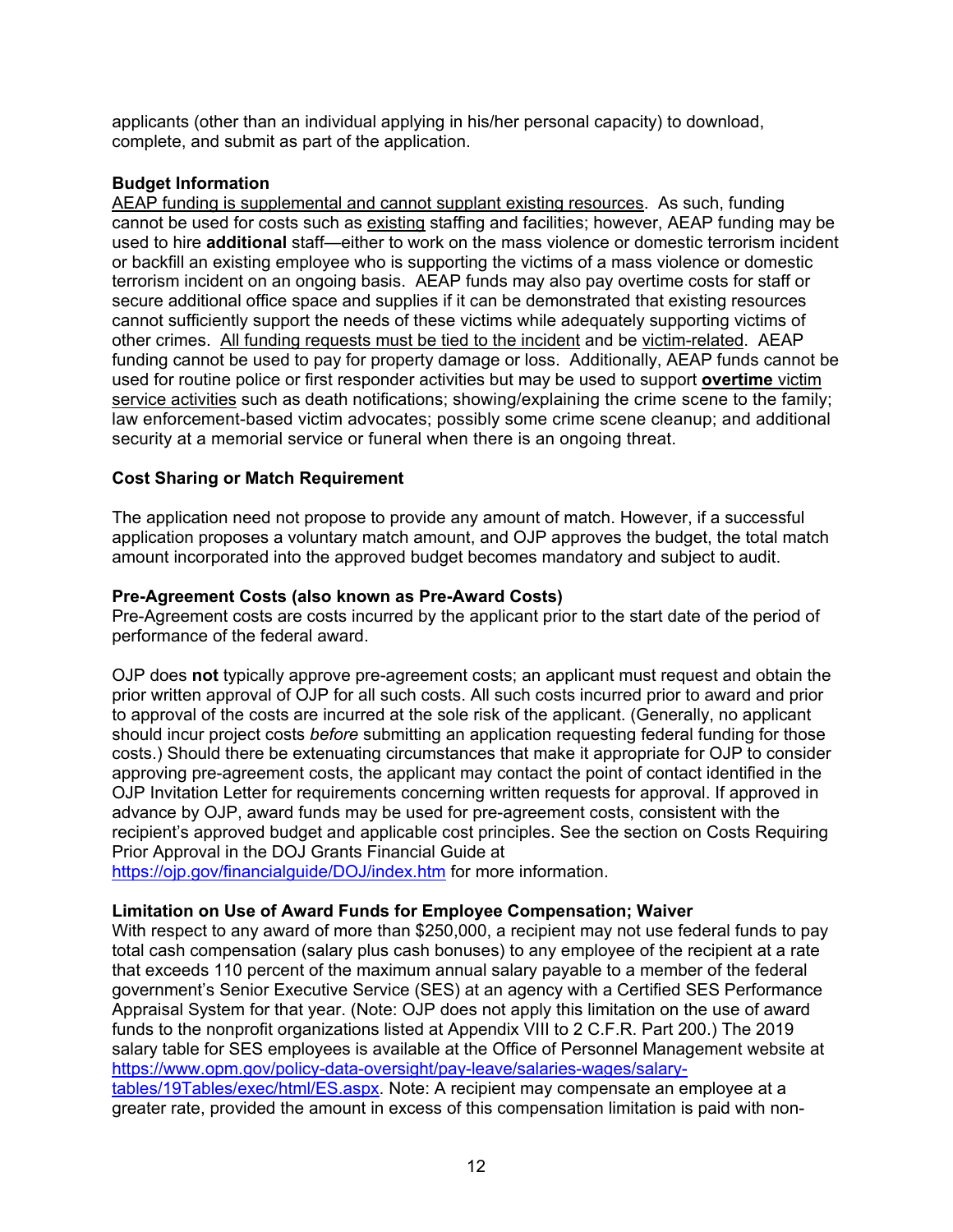federal funds. (Non-federal funds used for any such additional compensation will not be considered matching funds, where match requirements apply.) If only a portion of an employee's time is charged to an OJP award, the maximum allowable compensation is equal to the percentage of time worked times the maximum salary limitation.

The Assistant Attorney General for OJP may exercise discretion to waive, on an individual basis, this limitation on compensation rates allowable under an award. An applicant that requests a waiver should include a detailed justification in the budget narrative of its application. An applicant that does not submit a waiver request and justification with its application should anticipate that OJP will require the applicant to adjust and resubmit the budget.

The justification should address, in the context of the work the individual would do under the award, the particular qualifications and expertise of the individual, the uniqueness of a service the individual will provide, the individual's specific knowledge of the proposed program or project, and a statement that explains whether and how the individual's salary under the award would be commensurate with the regular and customary rate for an individual with his/her qualifications and expertise, and for the work he/she would do under the award.

#### <span id="page-12-1"></span>**Prior Approval, Planning, and Reporting of Conference/Meeting/Training Costs**

OJP strongly encourages every applicant that proposes to use award funds for any conference-, meeting-, or training-related activity (or similar event) to review carefully—before submitting an application—the OJP and DOJ policy and guidance on approval, planning, and reporting of such events, available at

[www.ojp.gov/financialguide/DOJ/PostawardRequirements/chapter3.10a.htm.](http://ojp.gov/financialguide/DOJ/PostawardRequirements/chapter3.10a.htm) OJP policy and guidance (1) encourage minimization of conference, meeting, and training costs; (2) require prior written approval (which may affect project timelines) of most conference, meeting, and training costs for cooperative agreement recipients, as well as some conference, meeting, and training costs for grant recipients; and (3) set cost limits, which include a general prohibition of all food and beverage costs.

#### <span id="page-12-2"></span>**Costs Associated with Language Assistance (if applicable)**

If an applicant proposes a program or activity that would deliver services or benefits to individuals, the costs of taking reasonable steps to provide meaningful access to those services or benefits for individuals with limited English proficiency may be allowable. Reasonable steps to provide meaningful access to services or benefits may include interpretation or translation services, where appropriate.

For additional information, see the "Civil Rights Compliance" section under ["Overview of Legal](https://ojp.gov/funding/Explore/LegalOverview2019/index.htm)  [Requirements Generally Applicable to OJP Grants and Cooperative Agreements -](https://ojp.gov/funding/Explore/LegalOverview2019/index.htm) FY 2019 [Awards"](https://ojp.gov/funding/Explore/LegalOverview2019/index.htm) in the OJP Funding Resource Center at [https://ojp.gov/funding/index.htm.](https://ojp.gov/funding/index.htm)

### <span id="page-12-0"></span>**III. Application and Submission Information**

#### <span id="page-12-3"></span>**What an Application Should Include**

This section describes in detail what an application should include. An applicant should anticipate that if it fails to submit an application that contains all of the specified elements, it may negatively affect the review of its application; and, should a decision be made to make an award, it may result in the inclusion of award conditions that preclude the recipient from accessing or using award funds until the recipient satisfies the conditions and OJP makes the funds available.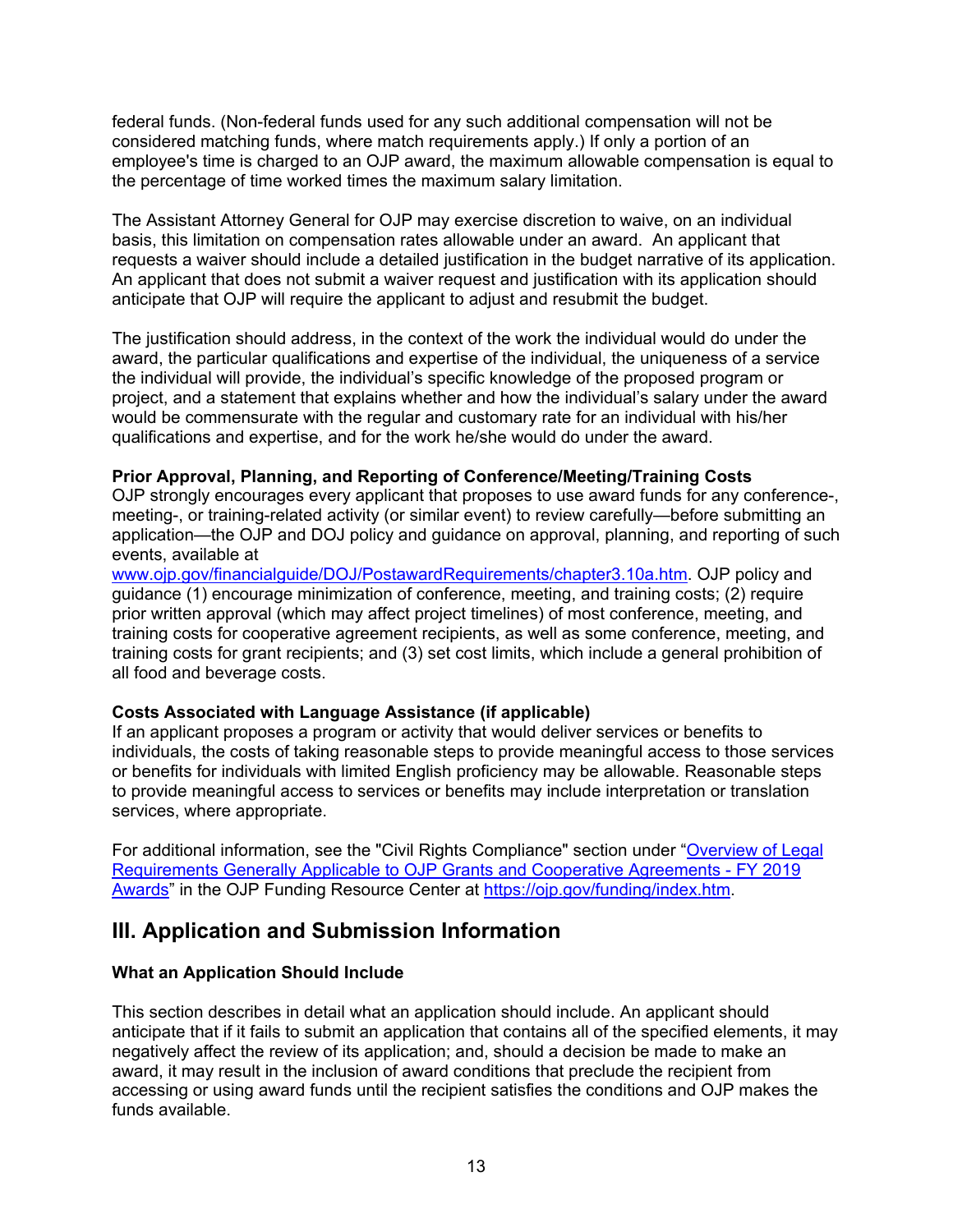**NOTE:** OJP has combined the Budget Detail Worksheet and Budget Narrative in a single document collectively referred to as the Budget Detail Worksheet. See "Budget Information and Associated Documentation" below for more information about the Budget Detail Worksheet and where it can be accessed.

OJP strongly recommends that applicants use appropriately descriptive file names (e.g., "Program Narrative," "Budget Detail Worksheet," "Timelines," "Memoranda of Understanding," "Resumes") for all attachments. Also, OJP recommends that applicants include resumes in a single file.

Please review the "Note on File Names and File Types" under [How to Apply](#page-25-0) to be sure the application is submitted in the permitted format.

#### **1. Information to Complete the Application for Federal Assistance (SF-424)**

The SF-424 is a required standard form used as a cover sheet for submission of preapplications, applications, and related information. GMS takes information from the applicant's profile to populate the fields on this form. When selecting "type of applicant," if the applicant is a for-profit entity, select "For-Profit Organization" or "Small Business" (as applicable).

To avoid processing delays, an applicant must include an accurate legal name on its SF-424. On the SF-424, current OJP award recipients, when completing the field for "Legal Name," should use the same legal name that appears on the prior year award document which is also the legal name stored in OJP's financial system. Also these applicants should enter the Employer Identification Number (EIN) exactly as it appears on the prior year award document. An applicant with a current, active award(s) must ensure that its GMS profile is current. If the profile is not current, the applicant should submit a Grant Adjustment Notice (GAN) updating the information on its GMS profile prior to applying under this solicitation.

A new applicant entity should enter its official legal name, its address, its EIN, and its Data Universal Numbering System (DUNS) number. A new applicant entity should attach official legal documents to its application (e.g., articles of incorporation, 501(c)(3) status documentation, organizational letterhead, etc.) to confirm the legal name, address, and EIN entered into the SF-424. OJP will use the System for Award Management (SAM) to confirm the legal name and DUNS number entered in the SF-424; therefore, an applicant should ensure that the information entered in the SF-424 matches its current registration in SAM. See the How to Apply section for more information on SAM and DUNS numbers.

**Intergovernmental Review:** This funding opportunity **is not** subject to [Executive Order](http://www.archives.gov/federal-register/codification/executive-order/12372.html)  [12372.](http://www.archives.gov/federal-register/codification/executive-order/12372.html) (In completing the SF-424, an applicant is to answer question 19 by selecting the response that the "Program is not covered by E.O. 12372.")

#### **2. Program Narrative**

The following sections should be included as part of the program narrative. If the program narrative fails to comply with these length-related restrictions, OVC may consider such noncompliance in final award decisions.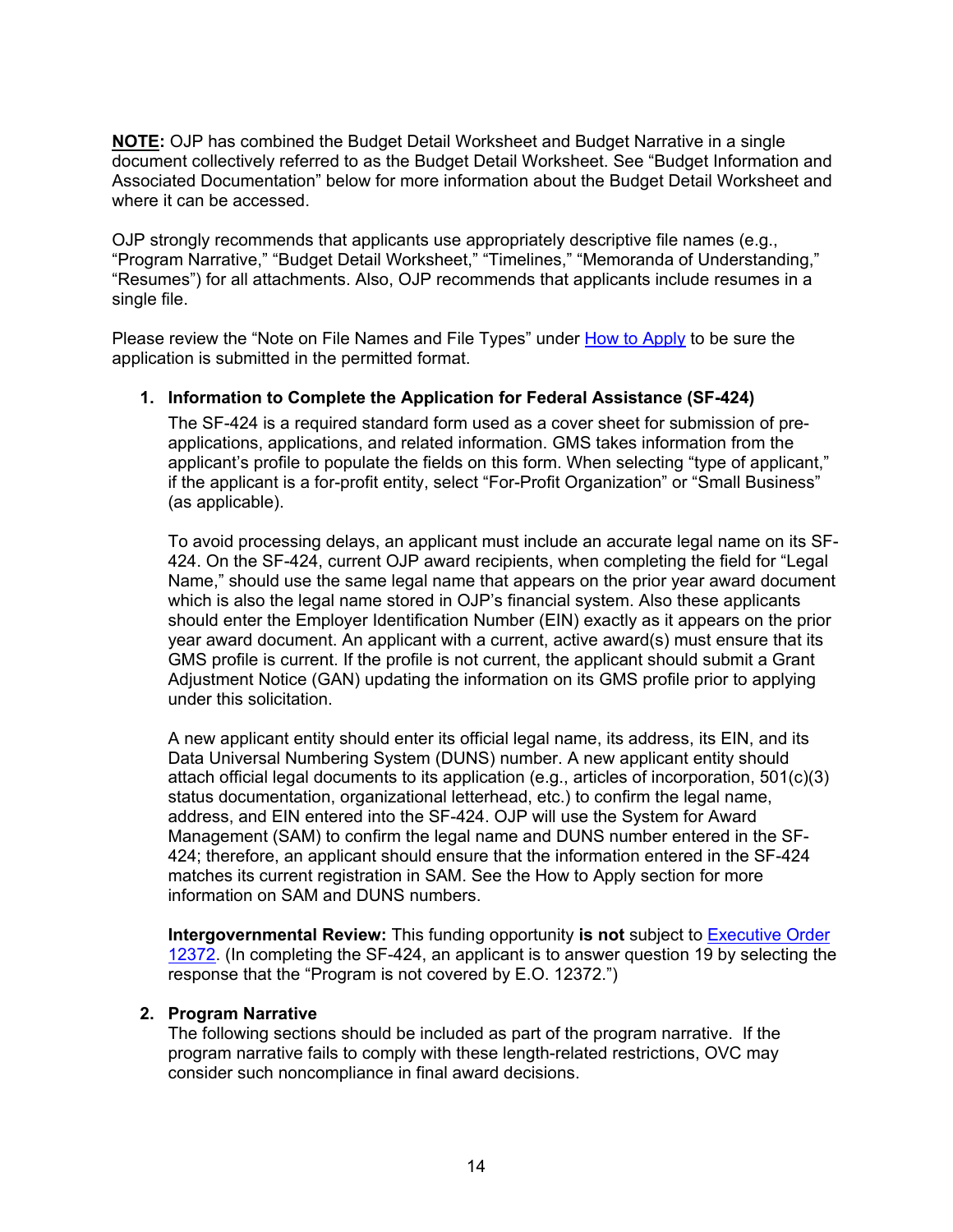The program narrative (not including the budget or appendices) should not exceed 30 single-spaced pages in 11-point (Times New Roman) font with 1-inch margins, and must include the following:

- A. Statement of the Problem, including—
	- 1. Type of crime and brief description of the criminal event, including where the incident occurred, and the impact of the crime.
	- 2. Identification of the lead law enforcement agency conducting the investigation and the lead prosecutor, if applicable.
	- 3. The actual or estimated number of direct and indirect victims affected by the crime, and, if applicable, detail the victims' needs.
	- 4. Description of the applicant's role in responding to the victims since the date of the incident.
	- 5. Description of victims' needs and how these needs were identified, including challenges or gaps in serving the victims (if any) and existing resources that supported victims of this incident.
	- 6. Description of services that this funding will support, how this funding will assist or impact victims, and how these efforts will complement services already in place or respond to an unmet need of this incident.
	- 7. Description of state VOCA Assistance or Compensation services provided to support these victims.
	- 8. The amount of funding requested and the timeframe for support (see page 5 for types of grants and associated timeframes).
	- 9. A description of outreach and coordination with other public and private entities during the process of preparing the grant to ensure a comprehensive approach to supporting victims and preclude possibly duplicative services.

(Note: Direct victims are individuals who were killed or injured and witnesses or individuals who were in direct proximity to the crime. Indirect victims are generally family (or those bound by a familial-type relationship) of direct victims and law enforcement personnel, first responders, and/or others who interacted in a meaningful way with the direct victims or responded to the incident. Generally, except for those direct and indirect victims described above, individuals who were not within sight of the event, not in the same building, or those in the larger community are not considered victims for purposes of AEAP.)

- B. If requesting supplemental crime victim compensation funds, address the following:
	- 1. The projected number of compensation claims to be paid and the projected number of claimants to receive payments;
	- 2. The state's maximum award amount by category, such as medical, mental health services, lost wages, and funeral expenses; and
	- 3. A description of the range of expenses covered by the program and the amount of state funding available to cover victim claims.
- C. Project Design (if appropriate) and Implementation
- D. Capabilities and Competencies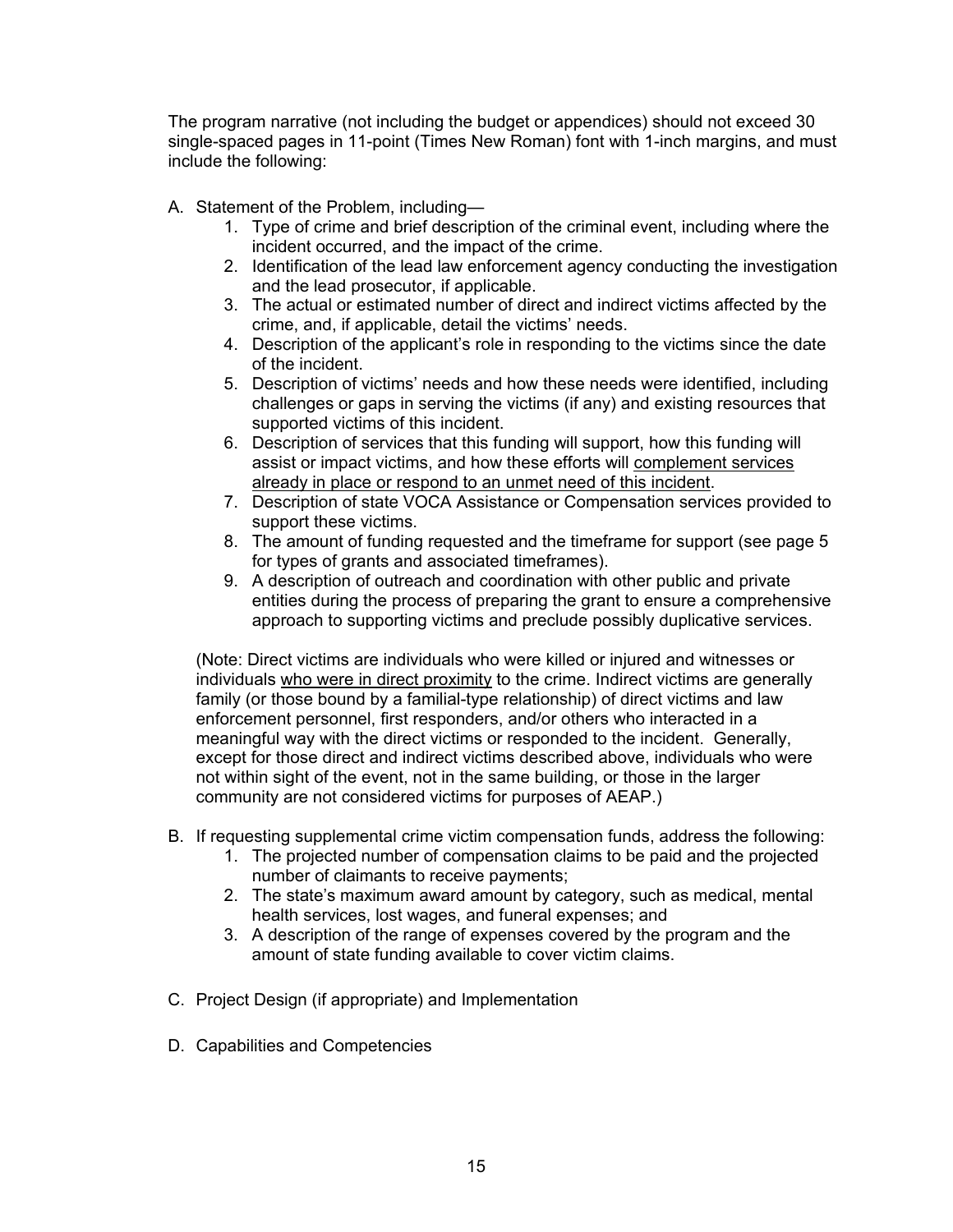E. Plan for Collecting the Data Required for this Program/Project's Performance **Measures** 

OJP will require a successful applicant to submit regular performance data that demonstrate the results of the work carried out under the award (see ["General](#page-29-1)  [Information about Post-Federal Award Reporting Requirements"](#page-29-1) in [Section V. Federal](#page-28-0)  [Award Administration Information\)](#page-28-0). The performance data directly relate to the goals, objectives, and deliverables identified in the OJP Invitation Letter (if applicable) and below.

Applicants should visit OJP's performance measurement page at [www.ojp.gov/performance](https://www.ojp.gov/performance) to view the specific reporting requirements for this grant program.

The application should demonstrate the applicant's understanding of the performance data reporting requirements for this grant program and detail how the applicant will gather the required data should it receive funding.

Please note that applicants are **not** required to submit performance data with the application. Performance measures information is included as an alert that successful applicants will be required to submit performance data as part of the reporting requirements under an award.

Award recipients will be required to provide the relevant data by submitting quarterly performance metrics through OVC's online Performance Measurement Tool (PMT) located at [https://ovcpmt.ojp.gov/.](https://ovcpmt.ojp.gov/)

#### For Victim **Assistance**:

- Victim Assistance [Subgrant Award Report \(SAR\)](http://ovcpmt.ojp.gov/documents/Victim%20Assistance%20-%20SAR%20June%20-%202017.pdf)
- Victim Assistance [Subgrantee Performance Measures Report](http://ovcpmt.ojp.gov/documents/Victim%20Assistance%20-%20Subgrantee%20Data%20Report%20-%20June%202017.pdf)
- Victim Assistance [Grantee Report](http://ovcpmt.ojp.gov/documents/Victim%20Assistance%20-%20Grantee%20Report.pdf)

For Victim **Compensation**:

• Applicants should examine the list of Victim Compensation performance measures at [http://ovcpmt.ojp.gov/documents/OVC%20Victim%20Compensation%20Measure](http://ovcpmt.ojp.gov/documents/OVC%20Victim%20Compensation%20Measures_508.pdf) [s\\_508.pdf.](http://ovcpmt.ojp.gov/documents/OVC%20Victim%20Compensation%20Measures_508.pdf)

#### **Note on Project Evaluations**

An applicant that proposes to use award funds to conduct project evaluations should be aware that certain project evaluations (such as systematic investigations designed to develop or contribute to generalizable knowledge) may constitute "research" for the purpose of applicable DOJ regulations for the protection of human subjects. However, project evaluations that are intended only to generate internal improvements to a program or service, or are conducted only to meet OJP's performance measure data reporting requirements, likely do not constitute "research." Each applicant should provide sufficient information for OJP to determine whether the particular project it proposes would either intentionally or unintentionally collect and/or use information in such a way that it meets the DOJ definition of research that appears at 28 C.F.R. Part 46 ("Protection of Human Subjects").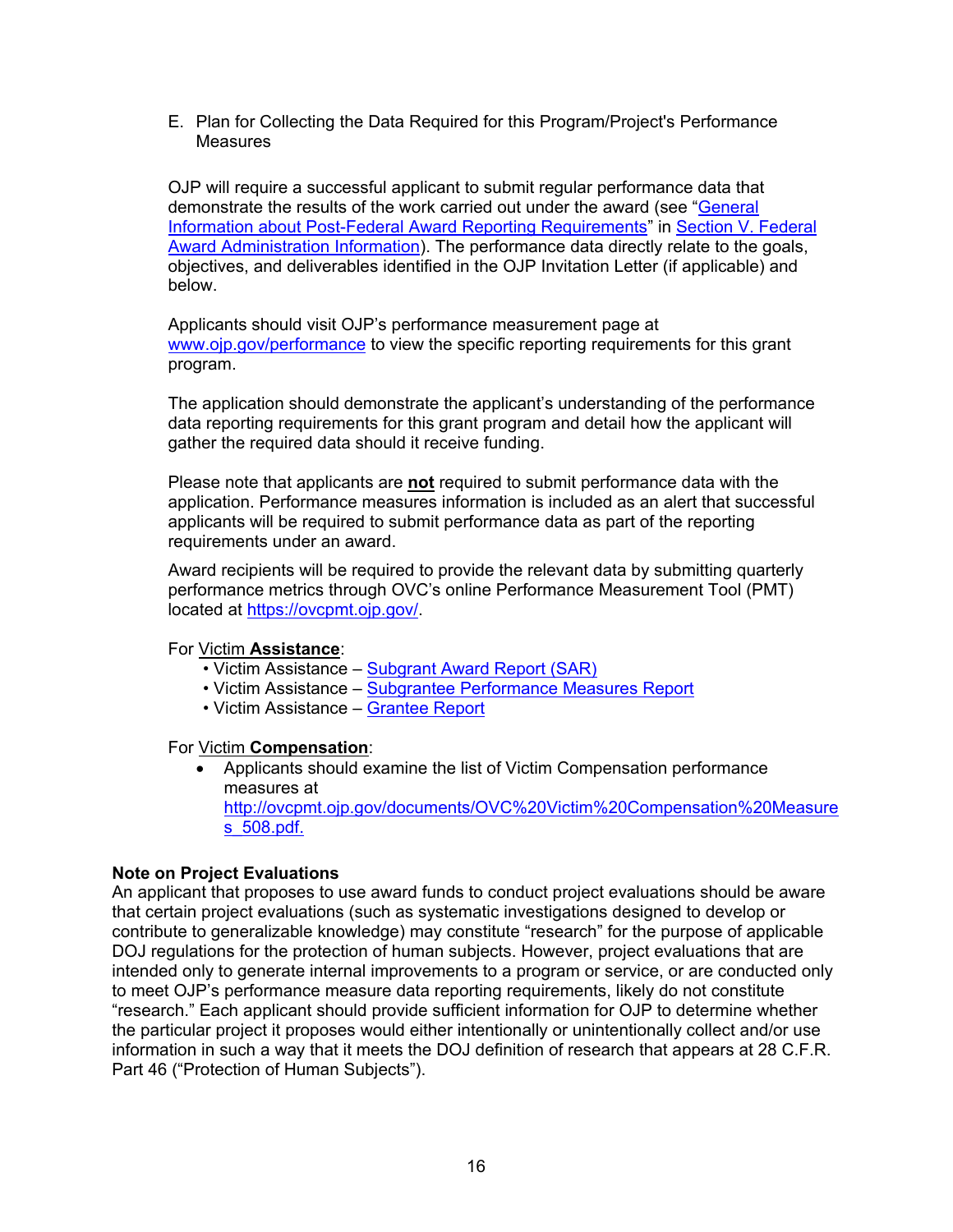Research, for the purpose of human subjects' protection for OJP-funded programs, is defined as "a systematic investigation, including research development, testing and evaluation, designed to develop or contribute to generalizable knowledge." 28 C.F.R. 46.102(d).

For additional information on determining whether a proposed activity would constitute research for purposes of human subjects protection, applicants should consult the decision tree in the "Research and the protection of human subjects" section of the ["Requirements related to](https://ojp.gov/funding/Explore/LegalOverview2019/ResearchRelatedRequirements.htm)  [Research"](https://ojp.gov/funding/Explore/LegalOverview2019/ResearchRelatedRequirements.htm) web page of the ["Overview of Legal Requirements Generally Applicable to OJP](https://ojp.gov/funding/Explore/LegalOverview2019/index.htm)  [Grants and Cooperative Agreements -](https://ojp.gov/funding/Explore/LegalOverview2019/index.htm) FY 2019 Awards," available through the OJP Funding Resource Center at [https://ojp.gov/funding/index.htm.](https://ojp.gov/funding/index.htm) A prospective applicant whose application may propose a research or statistical component also should review the "Data Privacy and Confidentiality Requirements" section on that web page.

#### **3. Budget and Associated Documentation**

The Budget Detail Worksheet and the Budget Narrative are now combined in a single document collectively referred to as the Budget Detail Worksheet. The Budget Detail Worksheet is a user-friendly, fillable, Microsoft Excel-based document designed to calculate totals. Additionally, the Excel workbook contains worksheets for multiple budget years that can be completed as necessary. **All applicants should use the Excel version when completing the proposed budget in an application, except in cases where the applicant does not have access to Microsoft Excel or experiences technical difficulties.** If an applicant does not have access to Microsoft Excel or experiences technical difficulties with the Excel version, then the applicant should use the 508-compliant accessible Adobe Portable Document Format (PDF) version.

Both versions of the Budget Detail Worksheet can be accessed at: [https://ojp.gov/funding/Apply/Forms/BudgetDetailWorksheet.htm.](https://ojp.gov/funding/Apply/Forms/BudgetDetailWorksheet.htm)

#### **a. Budget Detail Worksheet**

The Budget Detail Worksheet should provide the detailed computation for each budget line item, listing the total cost of each and showing how it was calculated by the applicant. For example, costs for personnel should show the annual salary rate and the percentage of time devoted to the project for each employee paid with grant funds. The Budget Detail Worksheet should present a complete itemization of all proposed costs.

For questions pertaining to budget and examples of allowable and unallowable costs, see the DOJ Grants Financial Guide at [https://ojp.gov/financialguide/DOJ/index.htm.](https://ojp.gov/financialguide/DOJ/index.htm)

#### **b. Budget Narrative**

The budget narrative should thoroughly and clearly describe every category of expense listed in the Budget Detail Worksheet. OJP expects proposed budgets to be complete, cost effective, and allowable (e.g., reasonable, allocable, and necessary for project activities).

An applicant should demonstrate in its budget narrative how it will maximize cost effectiveness of award expenditures. Budget narratives should generally describe cost effectiveness in relation to potential alternatives and the goals of the project. For example, a budget narrative should detail why planned in-person meetings are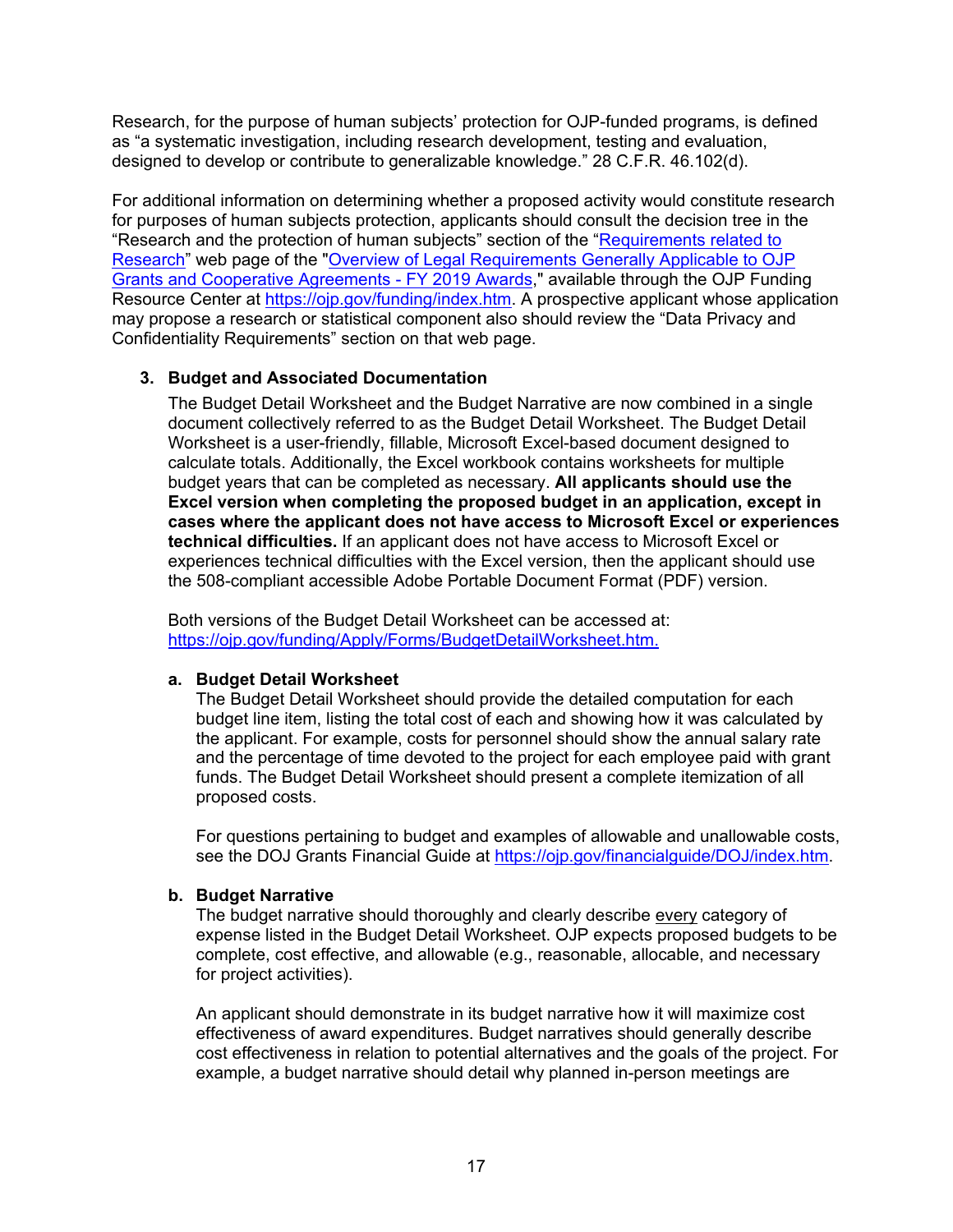necessary, or how technology and collaboration with outside organizations could be used to reduce costs, without compromising quality.

The budget narrative should be mathematically sound and correspond clearly with the information and figures provided in the Budget Detail Worksheet. The narrative should explain how the applicant estimated and calculated all costs, and how those costs are necessary to the completion of the proposed project. The narrative may include tables for clarification purposes, but need not be in a spreadsheet format. As with the Budget Detail Worksheet, the budget narrative should describe costs by year.

#### **c. Information on Proposed Subawards (if any), and on Proposed Procurement Contracts (if any)**

Applicants for OJP awards typically may propose to make *subawards*. Applicants also may propose to enter into procurement *contracts* under the award.

Whether an action—for federal grants administrative purposes—is a subaward or procurement contract is a critical distinction as significantly different rules apply to subawards and procurement contracts. If a recipient enters into an agreement that is a subaward of an OJP award, specific rules apply—many of which are set by federal statutes and DOJ regulations; others by award conditions. These rules place particular responsibilities on an OJP recipient for any subawards the OJP recipient may make. The rules determine much of what the written subaward agreement itself must require or provide. The rules also determine much of what an OJP recipient must do both before and after it makes a subaward. If a recipient enters into an agreement that is a procurement contract under an OJP award, a substantially different set of federal rules applies.

OJP has developed the following guidance documents to help clarify the differences between subawards and procurement contracts under an OJP award and outline the compliance and reporting requirements for each. This information can be accessed online at [https://ojp.gov/training/training.htm.](https://ojp.gov/training/training.htm)

- [Subawards under OJP Awards and Procurement Contracts under Awards: A](http://links.govdelivery.com/track?type=click&enid=ZWFzPTEmbXNpZD0mYXVpZD0mbWFpbGluZ2lkPTIwMTcwNzE3Ljc1OTkyNjAxJm1lc3NhZ2VpZD1NREItUFJELUJVTC0yMDE3MDcxNy43NTk5MjYwMSZkYXRhYmFzZWlkPTEwMDEmc2VyaWFsPTE3MDc5NDk3JmVtYWlsaWQ9bHVjeS5tdW5nbGVAb2pwLnVzZG9qLmdvdiZ1c2VyaWQ9bHVjeS5tdW5nbGVAb2pwLnVzZG9qLmdvdiZ0YXJnZXRpZD0mZmw9Jm12aWQ9JmV4dHJhPSYmJg==&&&101&&&https://ojp.gov/training/pdfs/Subaward-Procure-Toolkit-D.pdf)  [Toolkit for OJP Recipients.](http://links.govdelivery.com/track?type=click&enid=ZWFzPTEmbXNpZD0mYXVpZD0mbWFpbGluZ2lkPTIwMTcwNzE3Ljc1OTkyNjAxJm1lc3NhZ2VpZD1NREItUFJELUJVTC0yMDE3MDcxNy43NTk5MjYwMSZkYXRhYmFzZWlkPTEwMDEmc2VyaWFsPTE3MDc5NDk3JmVtYWlsaWQ9bHVjeS5tdW5nbGVAb2pwLnVzZG9qLmdvdiZ1c2VyaWQ9bHVjeS5tdW5nbGVAb2pwLnVzZG9qLmdvdiZ0YXJnZXRpZD0mZmw9Jm12aWQ9JmV4dHJhPSYmJg==&&&101&&&https://ojp.gov/training/pdfs/Subaward-Procure-Toolkit-D.pdf)
- [Checklist to Determine Subrecipient or Contractor Classification.](http://links.govdelivery.com/track?type=click&enid=ZWFzPTEmbXNpZD0mYXVpZD0mbWFpbGluZ2lkPTIwMTcwNzE3Ljc1OTkyNjAxJm1lc3NhZ2VpZD1NREItUFJELUJVTC0yMDE3MDcxNy43NTk5MjYwMSZkYXRhYmFzZWlkPTEwMDEmc2VyaWFsPTE3MDc5NDk3JmVtYWlsaWQ9bHVjeS5tdW5nbGVAb2pwLnVzZG9qLmdvdiZ1c2VyaWQ9bHVjeS5tdW5nbGVAb2pwLnVzZG9qLmdvdiZ0YXJnZXRpZD0mZmw9Jm12aWQ9JmV4dHJhPSYmJg==&&&102&&&https://ojp.gov/training/pdfs/Subrecipient-Procure-cklist-B.pdf)
- [Sole Source Justification Fact Sheet and Sole Source Review Checklist.](http://links.govdelivery.com/track?type=click&enid=ZWFzPTEmbXNpZD0mYXVpZD0mbWFpbGluZ2lkPTIwMTcwNzE3Ljc1OTkyNjAxJm1lc3NhZ2VpZD1NREItUFJELUJVTC0yMDE3MDcxNy43NTk5MjYwMSZkYXRhYmFzZWlkPTEwMDEmc2VyaWFsPTE3MDc5NDk3JmVtYWlsaWQ9bHVjeS5tdW5nbGVAb2pwLnVzZG9qLmdvdiZ1c2VyaWQ9bHVjeS5tdW5nbGVAb2pwLnVzZG9qLmdvdiZ0YXJnZXRpZD0mZmw9Jm12aWQ9JmV4dHJhPSYmJg==&&&103&&&https://ojp.gov/training/pdfs/Sole-Source-FactSheet-C.pdf)

In general, the central question is the relationship between what the third-party will do under its agreement with the recipient and what the recipient has committed (to OJP) to do under its award to further a public purpose (e.g., services the recipient will provide, products it will develop or modify, research or evaluation it will conduct). If a third party will provide some of the services the recipient has committed (to OJP) to provide, will develop or modify all or part of a product the recipient has committed (to OJP) to develop or modify, or will conduct part of the research or evaluation the recipient has committed (to OJP) to conduct, OJP will consider the agreement with the third party a *subaward* for purposes of federal grants administrative requirements.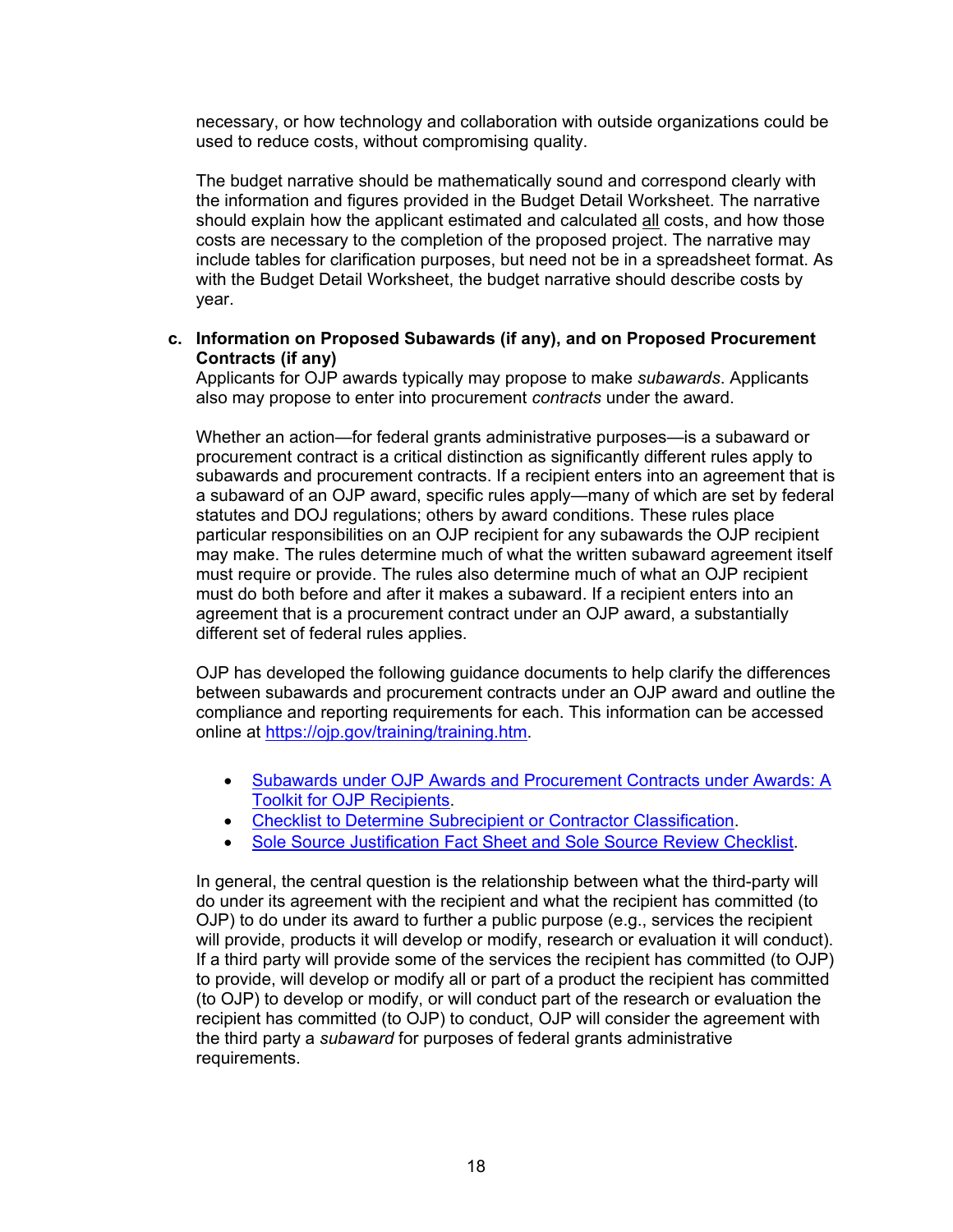This will be true **even if** the recipient, for internal or other non-federal purposes, labels or treats its agreement as a procurement, a contract, or a procurement contract. Neither the title nor the structure of an agreement determines whether the agreement—for purposes of federal grants administrative requirements—is a *subaward* or is instead a procurement *contract* under an award. The substance of the relationship should be given greater consideration than the form of agreement between the recipient and the outside entity.

#### **1. Information on proposed subawards**

A recipient of an OJP award may not make subawards ("subgrants") unless the recipient has specific federal authorization to do so. Unless an applicable statute or DOJ regulation specifically authorizes (or requires) subawards, a recipient must have authorization from OJP before it may make a subaward.

A particular subaward may be authorized by OJP because the recipient included a sufficiently detailed description and justification of the proposed subaward in the Program Narrative, Budget Detail Worksheet and Budget Narrative as approved by OJP. If, however, a particular subaward is not authorized by federal statute or regulation, and is not approved by OJP, the recipient will be required, post-award, to request and obtain written authorization from OJP before it may make the subaward.

If an applicant proposes to make one or more subawards to carry out the federal award it seeks, the applicant should— (1) identify (if known) the proposed subrecipient(s), (2) describe in detail what each subrecipient will do to carry out the federal award and federal program, and (3) provide a justification for the subaward(s), with details on pertinent matters such as special qualifications and areas of expertise. Pertinent information on subawards should appear not only in the Program Narrative, but also in the Budget Detail Worksheet and Budget Narrative.

#### **2. Information on proposed procurement contracts (with specific justification for proposed noncompetitive contracts over \$150,000)**

Unlike a recipient contemplating a subaward, a recipient of an OJP award generally does not need specific prior federal authorization to enter into an agreement that for purposes of federal grants administrative requirements—is considered a procurement contract, **provided that** (1) the recipient uses its own documented procurement procedures and (2) those procedures conform to applicable federal law, including the Procurement Standards of the (DOJ) Part 200 Uniform Requirements (as set out at 2 C.F.R. 200.317 - 200.326). The Budget Detail Worksheet and Budget Narrative should identify proposed procurement contracts. (As discussed above, subawards must be identified and described separately from procurement contracts.)

The Procurement Standards in the Part 200 Uniform Requirements, however, reflect a general expectation that agreements that (for purposes of federal grants administrative requirements) constitute procurement "contracts" under awards will be entered into on the basis of full and open competition. All noncompetitive (sole source) procurement contracts must meet the OJP requirements outlined at [https://ojp.gov/training/subawards-procurement.htm.](https://ojp.gov/training/subawards-procurement.htm) If a proposed procurement contract would exceed the simplified acquisition threshold—currently, \$150,000—a recipient of an OJP award may not proceed without competition unless and until the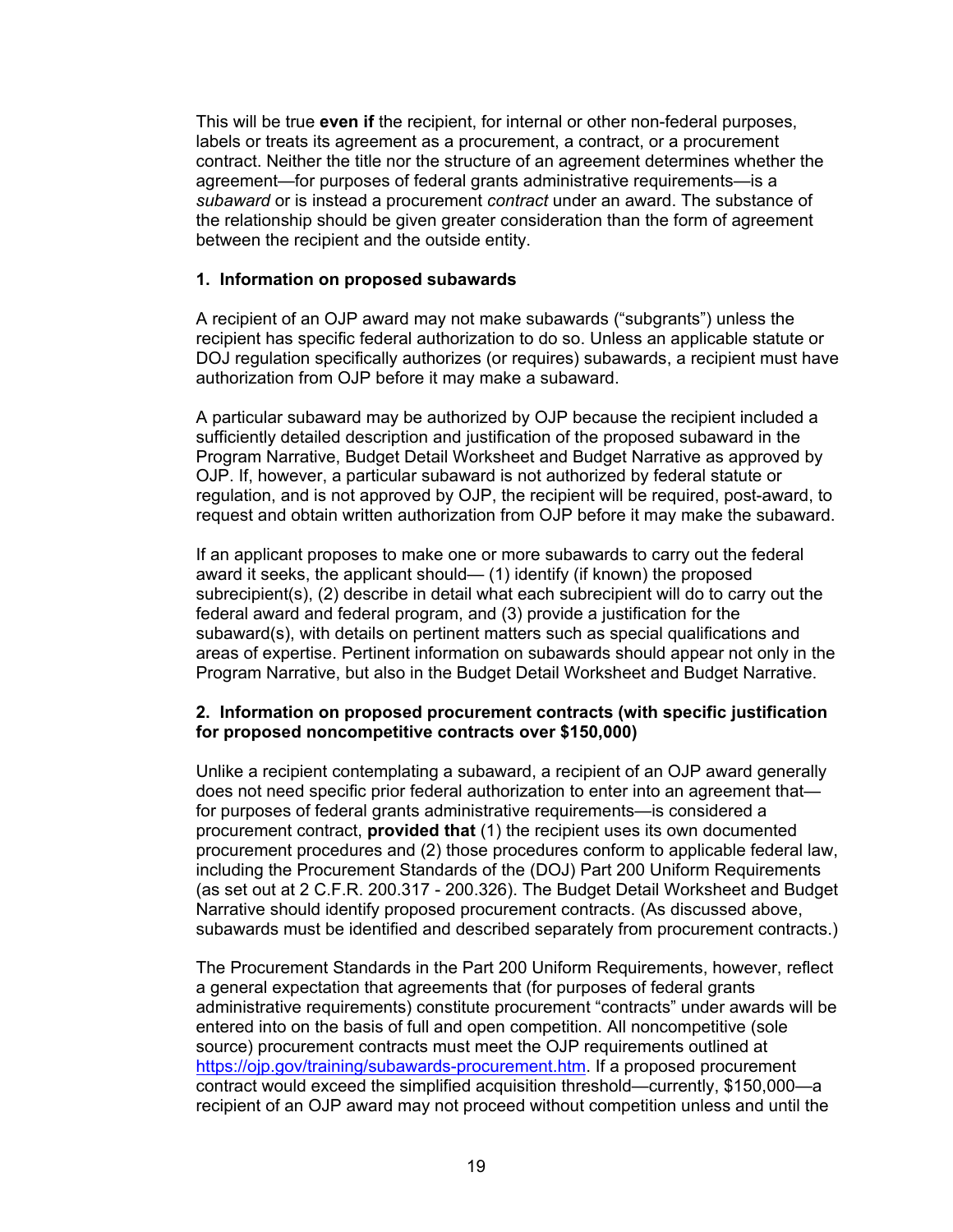recipient receives specific advance authorization from OJP to use a noncompetitive approach for the procurement. All proposed noncompetitive procurement contracts should be noted in the Budget Detail Worksheet and Budget Narrative. An applicant that (at the time of its application) intends—without competition—to enter into a procurement contract that would exceed \$150,000 should include a detailed justification that explains to OJP why, in the particular circumstances, it is appropriate to proceed without competition.

If the applicant receives an award, sole source procurements that do not exceed the Simplified Acquisition Threshold (currently \$150,000) must have written justification for the noncompetitive procurement action maintained in the procurement file. If a procurement file does not have the documentation that meets the criteria outlined in 2 C.F.R. 200, the procurement expenditures may not be allowable. Sole source procurement over the \$150,000 Simplified Acquisition Threshold must have prior approval from OJP using a Sole Source GAN. Written documentation justifying the noncompetitive procurement must be submitted with the GAN and maintained in the procurement file.

#### **d. Pre-Agreement Costs**

For information on pre-agreement costs, see Section [V. Federal Award Information.](#page-28-0)

#### **4. Indirect Cost Rate Agreement (if applicable)**

Indirect costs may be charged to an award only if:

- (a) The recipient has a current (unexpired), federally approved indirect cost rate; or
- (b) The recipient is eligible to use, and elects to use, the "de minimis" indirect cost rate described in the Part 200 Uniform Requirements, as set out at 2 C.F.R. 200.414(f).

An applicant with a current (unexpired) federally approved indirect cost rate is to attach a copy of the indirect cost rate agreement to the application. An applicant that does not have a current federally approved rate may request one through its cognizant federal agency, which will review all documentation and approve a rate for the applicant entity, or, if the applicant's accounting system permits, applicants may propose to allocate costs in the direct cost categories.

For assistance with identifying the appropriate cognizant federal agency for indirect costs, please contact the Office of the Chief Financial Officer Customer Service Center at 800– 458–0786 or at [ask.ocfo@usdoj.gov.](mailto:ask.ocfo@usdoj.gov) If DOJ is the cognizant federal agency, applicants may obtain information needed to submit an indirect cost rate proposal at [http://www.ojp.gov/funding/Apply/Resources/IndirectCosts.pdf.](http://www.ojp.gov/funding/Apply/Resources/IndirectCosts.pdf)

Certain OJP recipients have the option of electing to use the "de minimis" indirect cost rate. An applicant that is eligible to use the "de minimis" rate that wishes to use the "de minimis" rate should attach written documentation to the application that advises OJP of both— (1) the applicant's eligibility to use the "de minimis" rate, and (2) its election to do so. If an eligible applicant elects the "de minimis" rate, costs must be consistently charged as either indirect or direct costs, but may not be double charged or inconsistently charged as both. The "de minimis" rate may no longer be used once an approved federally negotiated indirect cost rate is in place. (No entity that ever has had a federally approved negotiated indirect cost rate is eligible to use the "de minimis" rate.) For additional eligibility requirements please see Part 200 Uniform Requirements, as set out at [2 C.F.R. 200.414\(f\).](https://www.ecfr.gov/cgi-bin/text-idx?node=se2.1.200_1414&rgn=div8)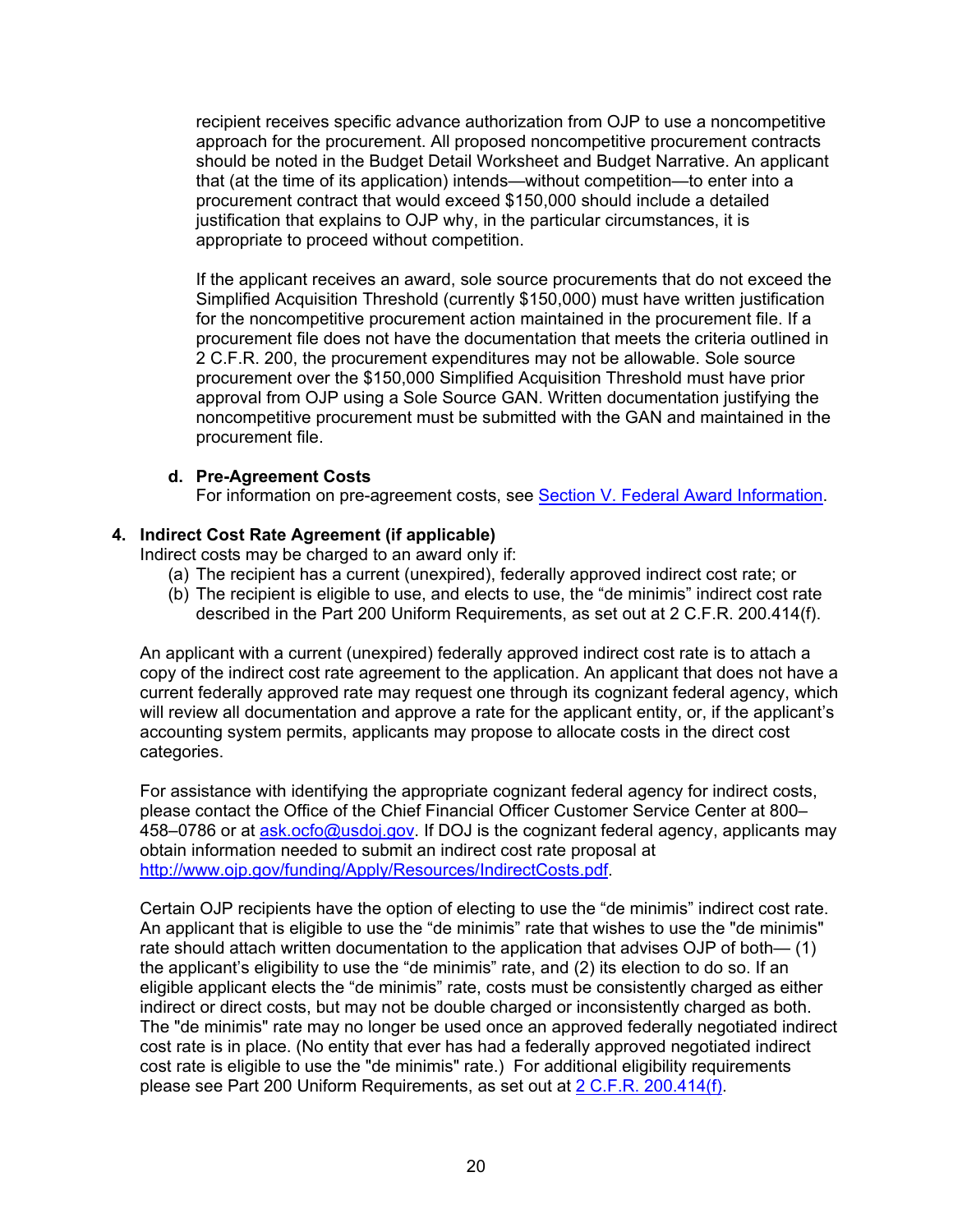#### **5. Tribal Authorizing Resolution (if applicable)**

A tribe, tribal organization, or third party that proposes to provide direct services or assistance to residents on tribal lands should include in its application a resolution, letter, affidavit, or other documentation, as appropriate, that demonstrates (as a legal matter) that the applicant has the requisite authorization from the tribe(s) to implement the proposed project on tribal lands. In those instances when an organization or consortium of tribes applies for an award on behalf of a tribe or multiple specific tribes, the application should include appropriate legal documentation, as described above, from all tribes that would receive services or assistance under the award. A consortium of tribes for which existing consortium bylaws allow action without support from all tribes in the consortium (i.e., without an authorizing resolution or comparable legal documentation from each tribal governing body) may submit, instead, a copy of its consortium bylaws with the application.

#### **6. Financial Management and System of Internal Controls Questionnaire (including applicant disclosure of high-risk status)**

Every OJP applicant (other than an individual applying in his or her personal capacity) is required to download, complete, and submit the OJP Financial Management and System of Internal Controls Questionnaire (Questionnaire) located at <https://ojp.gov/funding/Apply/Resources/FinancialCapability.pdf> as part of its application. The Questionnaire helps OJP assess the financial management and internal control systems, and the associated potential risks of an applicant as part of the pre-award risk assessment process.

The Questionnaire should only be completed by financial staff most familiar with the applicant's systems, policies, and procedures in order to ensure that the correct responses are recorded and submitted to OJP. The responses on the Questionnaire directly impact the pre-award risk assessment and should accurately reflect the applicant's financial management and internal control system at the time of the application. The pre-award risk assessment is only one of multiple factors and criteria used in determining funding. However, a pre-award risk assessment that indicates that an applicant poses a higher risk to OJP may affect the funding decision and/or result in additional reporting requirements, monitoring, special conditions, withholding of award funds, or other additional award requirements.

Among other things, the form requires each applicant to disclose whether it currently is designated "high risk" by a federal grant-making agency outside of DOJ. For purposes of this disclosure, high risk includes any status under which a federal awarding agency provides additional oversight due to the applicant's past performance, or other programmatic or financial concerns with the applicant. If an applicant is designated high risk by another federal awarding agency, the applicant must provide the following information:

- The federal awarding agency that currently designates the applicant high risk
- The date the applicant was designated high risk
- The high-risk point of contact at that federal awarding agency (name, phone number, and email address)
- The reasons for the high-risk status, as set out by the federal awarding agency

OJP seeks this information to help ensure appropriate federal oversight of OJP awards. An applicant that is considered "high-risk" by another federal awarding agency is not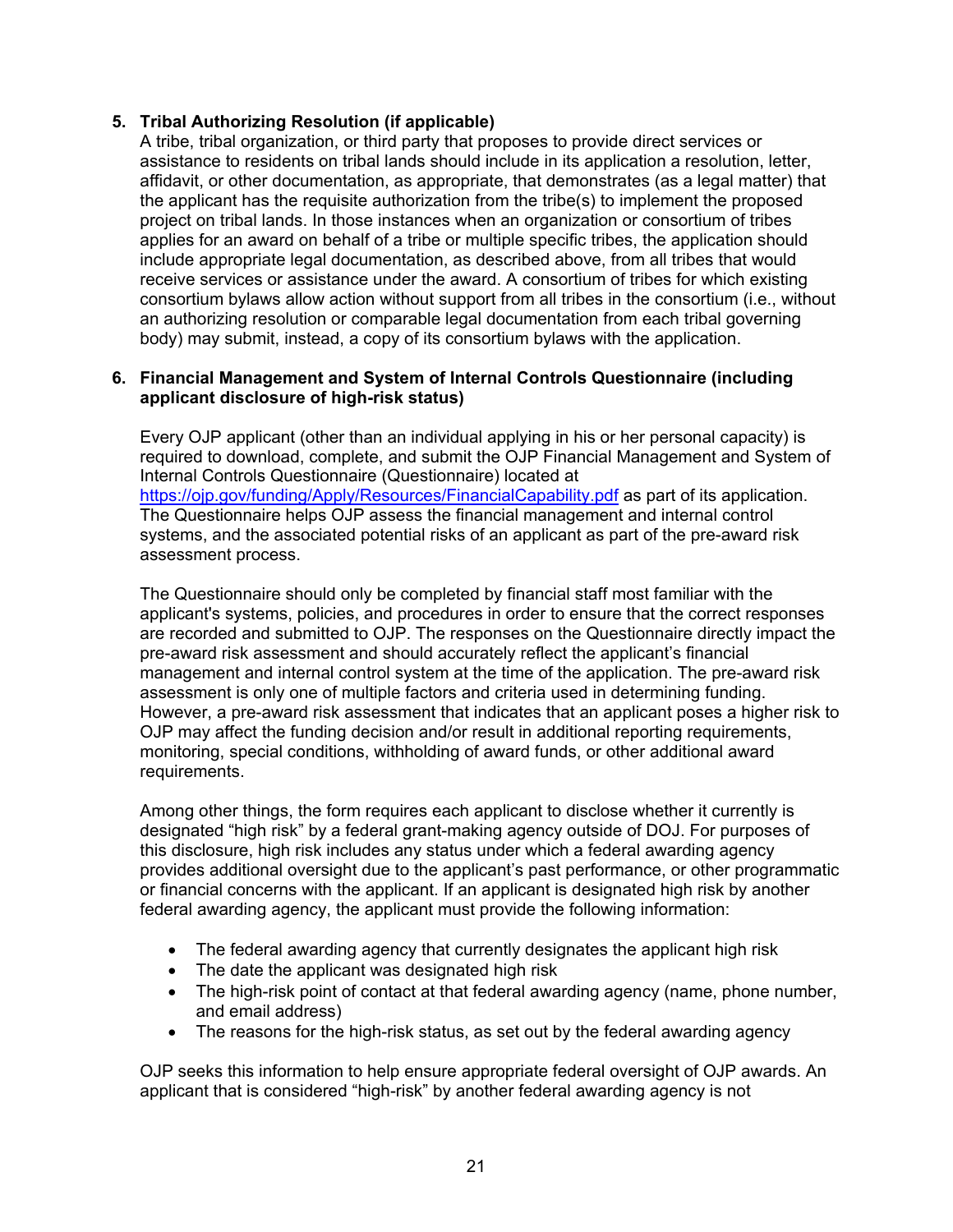automatically disqualified from receiving an OJP award. OJP may, however, consider the information in award decisions, and may impose additional OJP oversight of an award (including through the conditions that accompany the award document).

#### **7. Disclosure of Lobbying Activities**

Each applicant must complete and submit this information. An applicant that expends any funds for lobbying activities is to provide all of the information requested on the form Disclosure of Lobbying Activities (SF-LLL)

[\(https://ojp.gov/funding/Apply/Resources/Disclosure.pdf\)](https://ojp.gov/funding/Apply/Resources/Disclosure.pdf). An applicant that does not expend any funds for lobbying activities is to enter "N/A" in the text boxes for item 10 ("a. Name and Address of Lobbying Registrant" and "b. Individuals Performing Services").

#### **8. Additional Attachments**

#### **a. Applicant Disclosure of Pending Applications**

Each applicant is to disclose whether it has (or is proposed as a subrecipient under) any pending applications for federally funded grants or cooperative agreements that (1) include requests for funding to support the same project being proposed in the application being submitted to OJP, and (2) would cover any identical cost items outlined in the budget submitted to OJP as part of an application. The applicant is to disclose applications made directly to federal awarding agencies, and also applications for *subawards* of federal funds (e.g., applications to State agencies that will *subaward* (subgrant) federal funds).

OJP seeks this information to help avoid inappropriate duplication of funding. Leveraging multiple funding sources in a complementary manner to implement comprehensive programs or projects is encouraged and is not seen as inappropriate duplication.

Each applicant that has one or more pending applications as described above is to provide the following information about pending applications submitted within the last 12 months:

- The federal or State funding agency
- The solicitation name/project name
- The point of contact information at the applicable federal or State funding agency

| <b>Federal or State</b><br><b>Funding Agency</b>                                                           | <b>Solicitation</b><br>Name/Project<br><b>Name</b>                                                    | Name/Phone/Email for Point of Contact at<br><b>Federal or State Funding Agency</b> |
|------------------------------------------------------------------------------------------------------------|-------------------------------------------------------------------------------------------------------|------------------------------------------------------------------------------------|
| DOJ/Office of<br>Community<br><b>Oriented Policing</b><br>Services (COPS)                                  | <b>COPS Hiring</b><br>Program                                                                         | Jane Doe, 202/000-0000; jane.doe@usdoj.gov                                         |
| Health and<br>Human Services/<br>Substance Abuse<br>and Mental<br><b>Health Services</b><br>Administration | Drug-Free<br>Communities<br>Mentoring<br>Program/North<br><b>County Youth</b><br>Mentoring<br>Program | John Doe, 202/000-0000; john.doe@hhs.gov                                           |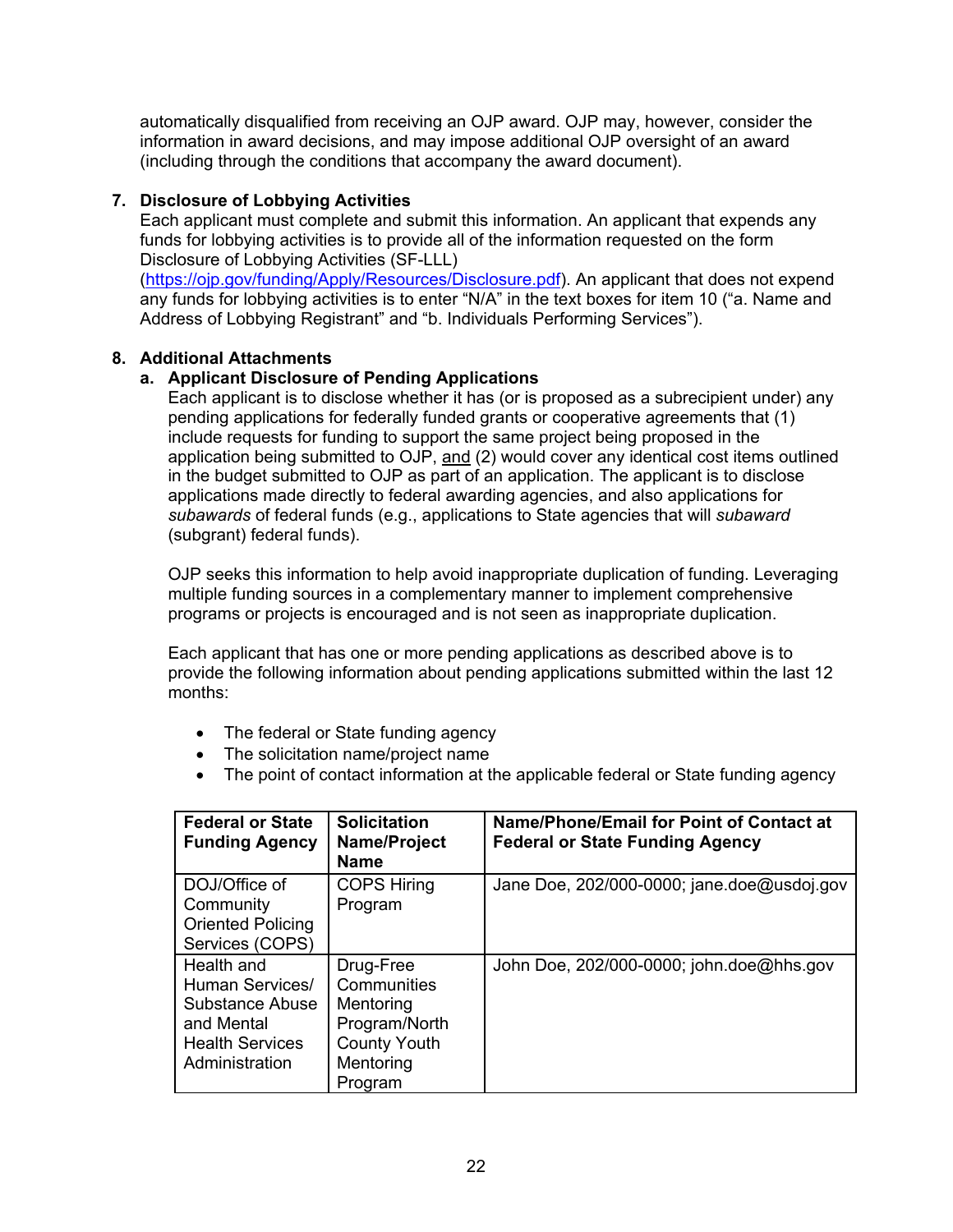Each applicant should include the table as a separate attachment to its application. The file should be named "Disclosure of Pending Applications." The applicant Legal Name on the application must match the entity named on the disclosure of pending applications statement.

Any applicant that does not have any pending applications as described above is to submit, as a separate attachment, a statement to this effect: "[Applicant Name on SF-424] does not have (and is not proposed as a subrecipient under) any pending applications submitted within the last 12 months for federally funded grants or cooperative agreements (or for subawards under federal grants or cooperative agreements) that request funding to support the same project being proposed in this application to OJP and that would cover any identical cost items outlined in the budget submitted as part of this application."

#### **b. Research and Evaluation Independence and Integrity (if applicable)**

If an application proposes research (including research and development) and/or evaluation, the applicant must demonstrate research/evaluation independence and integrity, including appropriate safeguards, before it may receive award funds. The applicant must demonstrate independence and integrity regarding both this proposed research and/or evaluation, and any current or prior related projects.

Each application should include an attachment that addresses both i. and ii. below.

- i. For purposes of the invited application, each applicant is to document research and evaluation independence and integrity by including one of the following two items:
	- a. A specific assurance that the applicant has reviewed its application to identify any actual or potential apparent conflicts of interest (including through review of pertinent information on the principal investigator, any co-principal investigators, and any subrecipients), and that the applicant has identified no such conflicts of interest—whether personal or financial or organizational (including on the part of the applicant entity or on the part of staff, investigators, or subrecipients)—that could affect the independence or integrity of the research, including the design, conduct, and reporting of the research.

#### OR

b. A specific description of actual or potential apparent conflicts of interest that the applicant has identified—including through review of pertinent information on the principal investigator, any co-principal investigators, and any subrecipients—that could affect the independence or integrity of the research, including the design, conduct, or reporting of the research. These conflicts may be personal (e.g., on the part of investigators or other staff), financial, or organizational (related to the applicant or any subrecipient entity). Some examples of potential investigator (or other personal) conflict situations are those in which an investigator would be in a position to evaluate a spouse's work product (actual conflict), or an investigator would be in a position to evaluate the work of a former or current colleague (potential apparent conflict). With regard to potential organizational conflicts of interest, as one example, generally an organization would not be given an award to evaluate a project, if that organization had itself provided substantial prior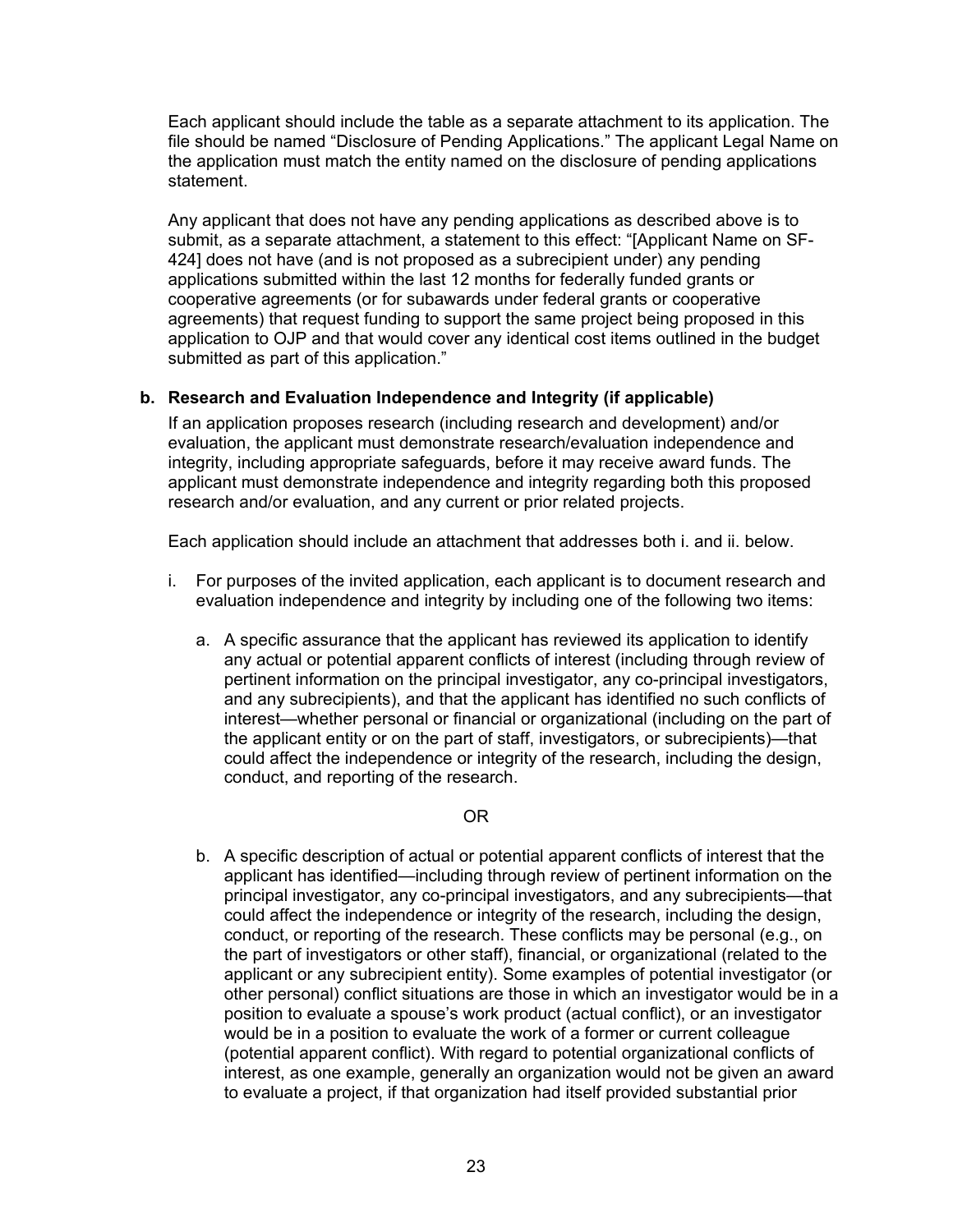technical assistance to that specific project or a location implementing the project (whether funded by OJP or other sources), because the organization in such an instance might appear to be evaluating the effectiveness of its own prior work. The key is whether a reasonable person understanding all of the facts would be able to have confidence that the results of any research or evaluation project are objective and reliable. Any outside personal or financial interest that casts doubt on that objectivity and reliability of an evaluation or research product is a problem and must be disclosed.

- ii. In addition, for purposes of the invited application , each applicant must address possible mitigation of research integrity concerns by including, at a minimum, one of the following two items:
	- a. If an applicant reasonably believes that no actual or potential apparent conflicts of interest (personal, financial, or organizational) exist, then the applicant should provide a brief narrative explanation of how and why it reached that conclusion. The applicant is also to include an explanation of the specific processes and procedures that the applicant has in place, or will put in place to identify and prevent (or, at the very least, mitigate) any such conflicts of interest pertinent to the funded project during the period of performance. Documentation that may be helpful in this regard may include organizational codes of ethics/conduct and policies regarding organizational, personal, and financial conflicts of interest. There is no guarantee that the plan, if any, will be accepted as proposed.

#### OR

b. If the applicant has identified actual or potential apparent conflicts of interest (personal, financial, or organizational) that could affect the independence and integrity of the research, including the design, conduct, or reporting of the research, the applicant is to provide a specific and robust mitigation plan to address each of those conflicts. At a minimum, the applicant is expected to explain the specific processes and procedures that the applicant has in place, or will put in place, to identify and eliminate (or, at the very least, mitigate) any such conflicts of interest pertinent to the funded project during the period of performance. Documentation that may be helpful in this regard may include organizational codes of ethics/conduct and policies regarding organizational, personal, and financial conflicts of interest. There is no guarantee that the plan, if any, will be accepted as proposed.

OJP will assess research and evaluation independence and integrity based on considerations such as the adequacy of the applicant's efforts to identify factors that could affect the objectivity or integrity of the proposed staff and/or the applicant entity (and any subrecipients) in carrying out the research, development, or evaluation activity; and the adequacy of the applicant's existing or proposed remedies to control any such factors.

#### **c. Disclosure of Process Related to Executive Compensation (if applicable)**

An applicant that is a nonprofit organization may be required to make certain disclosures relating to the processes it uses to determine the compensation of its officers, directors, trustees, and key employees.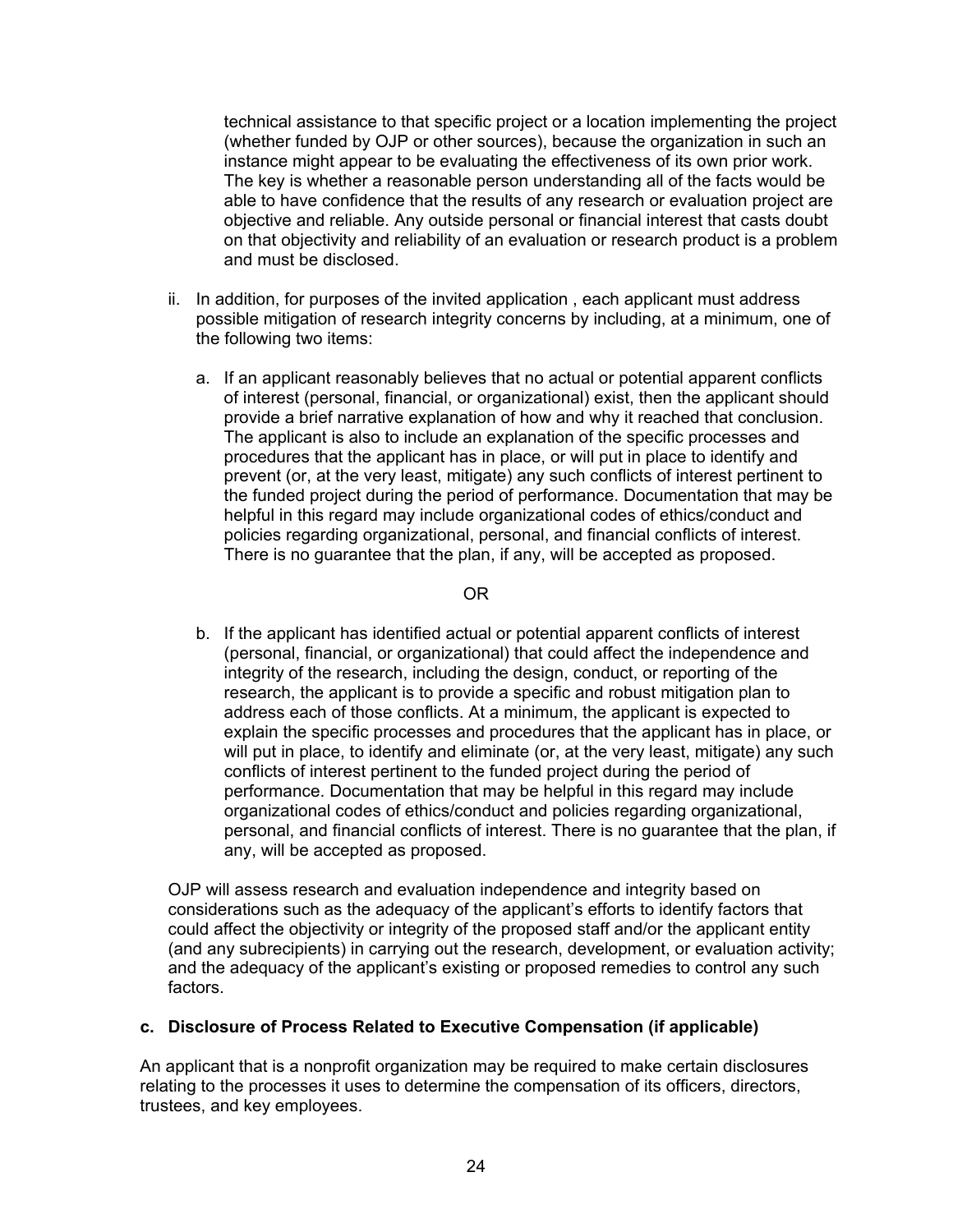Under certain circumstances, a nonprofit organization that provides unreasonably high compensation to certain persons may subject both the organization's managers and those who receive the compensation to additional federal taxes. A rebuttable presumption of the reasonableness of a nonprofit organization's compensation arrangements, however, may be available if the nonprofit organization satisfied certain rules set out in Internal Revenue Service (IRS) regulations with regard to its compensation decisions.

Each applicant nonprofit organization must state at the time of its application (question 9c in the OJP Financial Management and System of Internal Controls Questionnaire located at https://oip.gov/funding/Apply/Resources/FinancialCapability.pdf and mentioned above) whether or not the applicant entity believes (or asserts) that it currently satisfies the requirements of 26 C.F.R. 53.4958-6 (which relate to establishing or invoking a rebuttable presumption of reasonableness of compensation of certain individuals and entities).

A nonprofit organization that states in the questionnaire that it believes (or asserts) that it has satisfied the requirements of 26 C.F.R. 53.4958-6 must then disclose, in an attachment to its application (to be titled "Disclosure of Process Related to Executive Compensation"), the process used by the applicant nonprofit organization to determine the compensation of its officers, directors, trustees, and key employees (together, "covered persons").

At a minimum, the disclosure must describe in pertinent detail: (1) the composition of the body that reviews and approves compensation arrangements for covered persons; (2) the methods and practices used by the applicant nonprofit organization to ensure that no individual with a conflict of interest participates as a member of the body that reviews and approves a compensation arrangement for a covered person; (3) the appropriate data as to comparability of compensation that is obtained in advance and relied upon by the body that reviews and approves compensation arrangements for covered persons; and (4) the written or electronic records that the applicant organization maintains as concurrent documentation of the decisions with respect to compensation of covered persons made by the body that reviews and approves such compensation arrangements, including records of deliberations and of the basis for decisions.

For purposes of the required disclosure, the following terms and phrases have the meanings set out by the IRS for use in connection with 26 C.F.R. 53.4958-6: officers, directors, trustees, key employees, compensation, conflict of interest, appropriate data as to comparability, adequate documentation, and concurrent documentation.

Applicant nonprofit organizations should note that following receipt of an appropriate request, OJP may be authorized or required by law to make information submitted to satisfy this requirement available for public inspection. Also, a recipient may be required to make a prompt supplemental disclosure after the award in certain circumstances (e.g., changes in the way the organization determines compensation).

#### <span id="page-24-0"></span>**Before You Apply**

DOJ's AEAP Guidelines for Terrorism and Mass Violence Crimes requires that a Letter of Request be submitted that addresses the following information. This should be sent to OVC once an applicant has determined the extent and nature of the need but before a formal application is submitted, and should include a brief discussion of the following:

• The type of crime and description of the criminal event;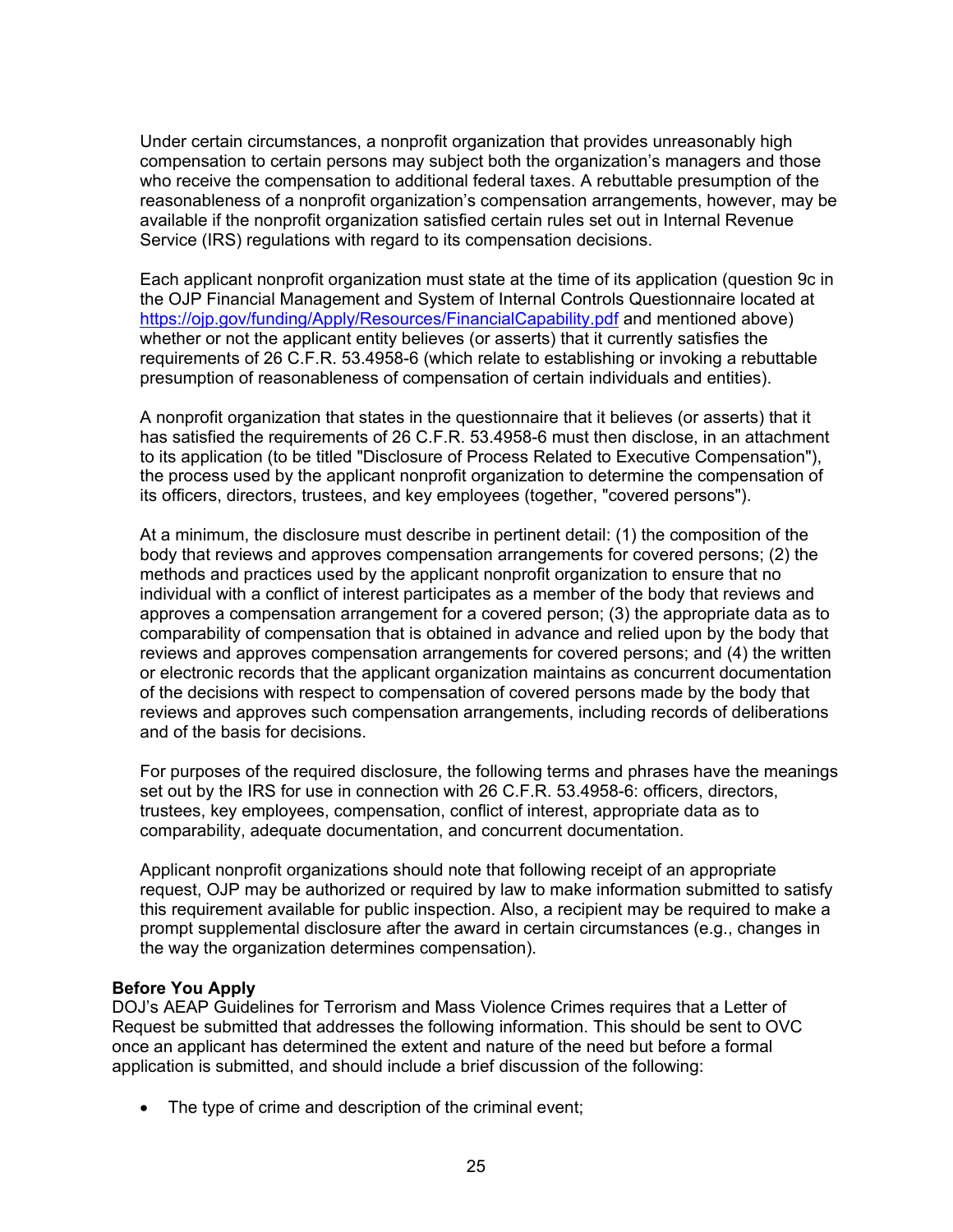- The lead law enforcement agency conducting the investigation;
- Estimated number of victims affected by the crime, both direct and indirect;
- The applicant's role in responding to the victim population since the date of the incident:
- Services that this funding will support and how these efforts will either complement services already in place or respond to an unmet need;
- The amount of funding requested and the timeframe for support; and
- A description of outreach and coordination with other public and private entities during the process of preparing the request for assistance.

#### <span id="page-25-0"></span>**How to Apply**

An applicant must submit its application through the [Grants Management System \(GMS\),](https://grants.ojp.usdoj.gov/gmsexternal/) which provides support for the application, award, and management of awards at OJP. Each applicant **must register in GMS for each specific funding opportunity.** Although the registration and submission deadlines are the same, OJP urges each applicant entity to register promptly, especially if this is the first time the applicant is using the system. Find complete instructions on how to register and submit an application in GMS at www.oip.gov/gmscbt/. An applicant that experiences technical difficulties during this process may email [GMS.HelpDesk@usdoj.gov](mailto:GMS.HelpDesk@usdoj.gov) or call 888–549–9901 (option 3), available 24 hours every day, 7 days a week, including on federal holidays. OJP recommends that each applicant **register promptly** to prevent delays in submitting an application package by the deadline.

#### **Note on File Types: GMS does not accept executable file types as application**

**attachments**. These disallowed file types include, but are not limited to, the following extensions: ".com," ".bat," ".exe," ".vbs," ".cfg," ".dat," ".db," ".dbf," ".dll," ".ini," ".log," ".ora," ".sys," and ".zip." GMS may reject applications with files that use these extensions. It is important to allow time to change the type of file(s) if the application is rejected.

#### **Unique Entity Identifier (DUNS Number) and SAM**

Every applicant entity must comply with all applicable SAM and unique entity identifier (currently, a DUNS number) requirements. SAM is the repository for certain standard information about federal financial assistance applicants, recipients, and subrecipients. A DUNS number is a unique nine-digit identification number provided by the commercial company Dun and Bradstreet. More detailed information about SAM and the DUNS number is in the numbered sections below.

If an applicant entity has not fully complied with the applicable SAM and unique identifier requirements by the time OJP makes award decisions, OJP may determine that the applicant is not qualified to receive an award, and may use that determination as a basis for making an award to a different applicant.

If the applicant entity already has an EIN, the SAM registration will take **up to two weeks to process**. If the entity does not have an EIN, then **the applicant should allow two to five weeks for obtaining the information from IRS when requesting the EIN via phone, fax, mail or Internet**. For more information about EIN, visit [https://www.irs.gov/individuals/international-taxpayers/taxpayer-identification-numbers-tin.](https://www.irs.gov/individuals/international-taxpayers/taxpayer-identification-numbers-tin)

#### **Applying as an Individual**

An individual who wishes to apply in his/her personal capacity should search Grants.gov for funding opportunities for which individuals are eligible to apply. Use the Funding Opportunity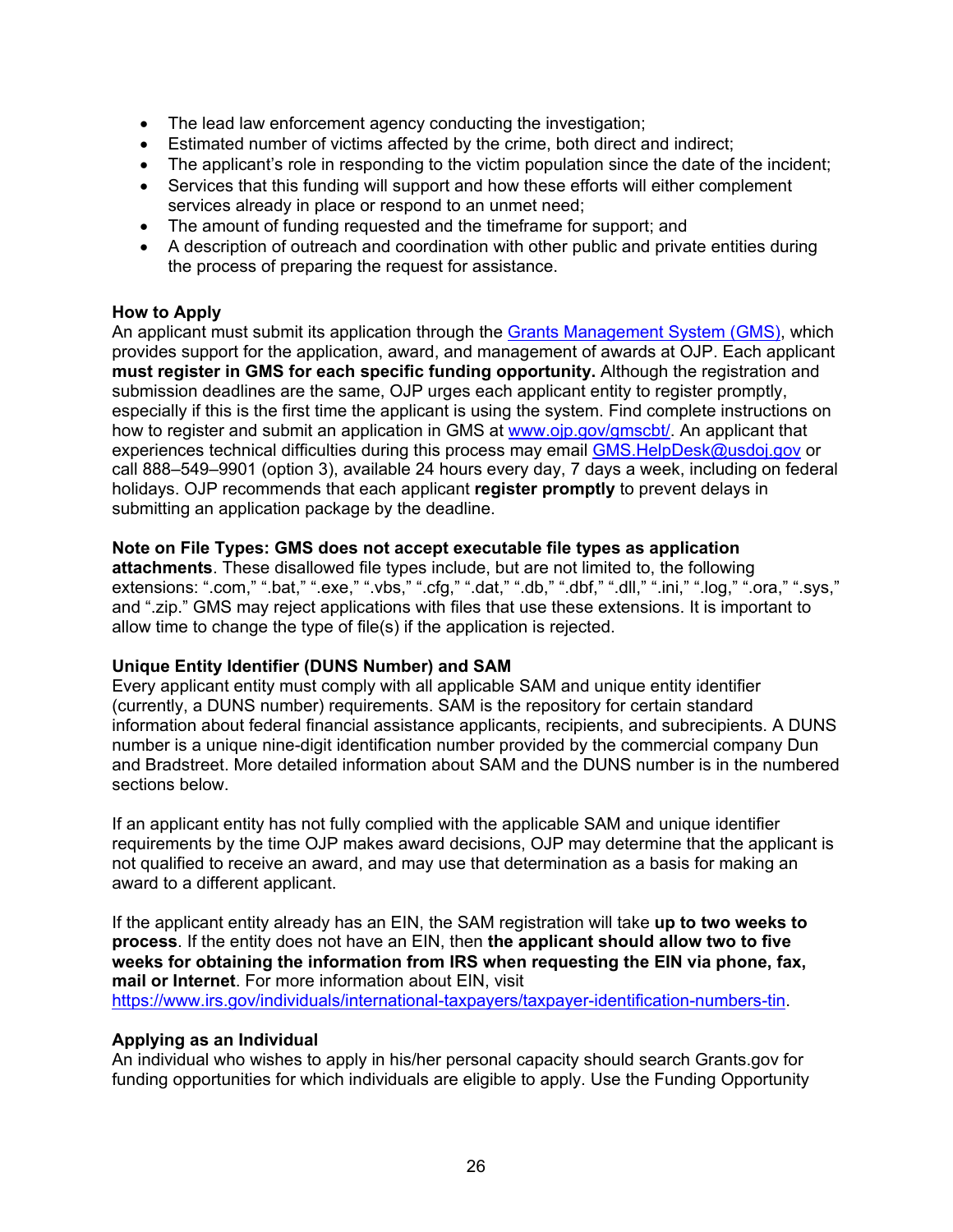Number (FON) to register. (An applicant applying as an individual must comply with all applicable Grants.gov individual registration requirements.)

Complete the registration form at<https://apply07.grants.gov/apply/IndCPRegister> to create a username and password for Grants.gov. (An applicant applying as an individual should complete all steps below except 1, 2 and 4.)

#### **Registration and Submission Steps**

All applicants should complete the following steps:

**1. Acquire a unique entity identifier (currently, a DUNS number).** In general, the Office of Management and Budget requires every applicant for a federal award (other than an individual) to include a "unique entity identifier" in each application, including an application for a supplemental award. Currently, a DUNS number is the required unique entity identifier.

This unique entity identifier is used for tracking purposes, and to validate address and point of contact information for applicants, recipients, and subrecipients. It will be used throughout the life cycle of an OJP award. Obtaining a DUNS number is a free, one-time activity. Call Dun and Bradstreet at 866–705–5711 to obtain a DUNS number or apply online at [www.dnb.com.](http://www.dnb.com/) A DUNS number is usually received within 1-2 business days.

**2. Acquire or maintain registration with SAM.** All applicants for OJP awards (other than individuals) must maintain current registrations in the SAM database. Applicants will need the authorizing official of the organization and an EIN. An applicant must be registered in SAM to successfully register in Grants.gov. Each applicant must **update or renew its SAM registration at least annually** to maintain an active status. SAM registration and renewal can take as long as 10 business days to complete (2 more weeks to acquire an EIN).

Information about SAM registration procedures can be accessed at [www.sam.gov.](hhttps://www.sam.gov/SAM/)

- **3. Acquire a GMS username and password**. New users must create a GMS profile by selecting the "First Time User" link under the sign-in box of the [GMS](https://grants.ojp.usdoj.gov/gmsexternal/login.do) home page. For more information on how to register in GMS, go to [www.ojp.gov/gmscbt.](http://ojp.gov/gmscbt) Previously registered applicants should ensure, prior to applying, that the user profile information is up-to-date in GMS (including, but not limited to, address, legal name of agency and authorized representative) as this information is populated in any new application.
- **4. Verify the SAM (formerly CCR) registration in GMS.** OJP requires each applicant to verify its SAM registration in GMS. Once logged into GMS, click the "CCR Claim" link on the left side of the default screen. Click the submit button to verify the SAM (formerly CCR) registration.
- **5. Search for the funding opportunity on GMS.** After logging into GMS or completing the GMS profile for username and password, go to the "Funding Opportunities" link on the left side of the page. Select the appropriate OJP Bureau or Program Office and the Program/Project name associated with the invited application. See the OJP Invitation Letter (if applicable) and the title page of this Guidance for Invited Applications.
- **6. Register by selecting the "Apply Online" button associated with the funding opportunity title.** The search results from step 5 will display the funding opportunity title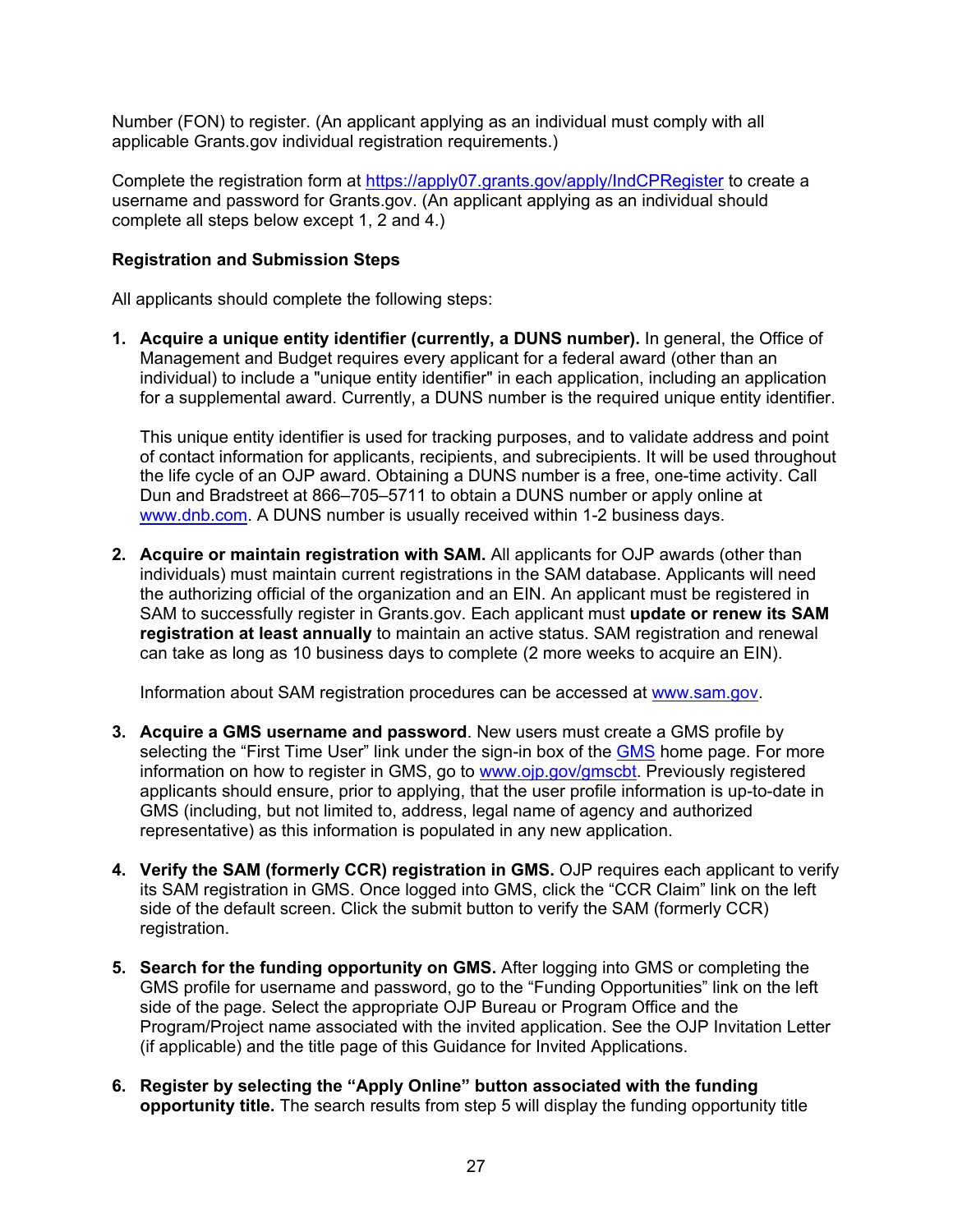along with the registration and application deadlines for this funding opportunity. Select the "Apply Online" button in the "Action" column to register for this funding opportunity and create an application in the system.

**7. Follow the directions in GMS to submit an application consistent with this Guidance for Invited Applications.** Once submitted, GMS will display a confirmation screen stating the submission was successful. **Important:** In some instances, an applicant must wait for GMS approval before submitting an application. OJP urges each applicant to submit its application **at least 72 hours prior** to the application due date.

#### **Note: Application Versions**

If an applicant submits multiple versions of the same application, OJP will review **only** the most recent system-validated version submitted.

#### **Experiencing Unforeseen GMS Technical Issues**

An applicant that experiences unforeseen GMS technical issues beyond its control that prevent it from submitting its application by the deadline must contact the [GMS Help Desk](mailto:GMS.HelpDesk@usdoj.gov) or the SAM Help Desk (Federal Service Desk) at<https://www.fsd.gov/fsd-gov/home.do> to report the technical issue and receive a tracking number. The applicant must email the OVC contact identified in the OJP Invitation Letter (if applicable) or the individual with whom you have been working **within 24 hours after the application deadline** to request approval to submit its application after the deadline. The applicant's email must describe the technical difficulties and must include a timeline of the applicant's submission efforts, the complete application, the applicant's DUNS number, and any GMS Help Desk or SAM tracking number(s).

**Note: OJP does not automatically approve requests to submit a late application***.* After OJP reviews the applicant's request, and contacts the GMS Help Desk to verify the reported technical issues, OJP will inform the applicant whether the request to submit a late application has been approved or denied. If OJP determines that the untimely application submission was due to the applicant's failure to follow all required procedures, OJP will deny the applicant's request to submit their application.

The following conditions generally are insufficient to justify late submissions:

- Failure to register in SAM or GMS in sufficient time. (SAM registration and renewal can take as long as 10 business days to complete.)
- Failure to follow GMS instructions on how to register and apply as posted on the GMS website.
- Failure to follow each instruction in the OJP invitation letter (if applicable) or guidance.
- Technical issues with the applicant's computer or information technology environment, including firewalls.

## <span id="page-27-0"></span>**IV. Application Review Information**

#### <span id="page-27-1"></span>**Review Process**

OJP is committed to ensuring a fair and open process for making awards. OVC reviews the application to make sure that the information presented is reasonable, understandable, measurable, achievable, and consistent with the OJP Invitation Letter and this Guidance for Invited Applications.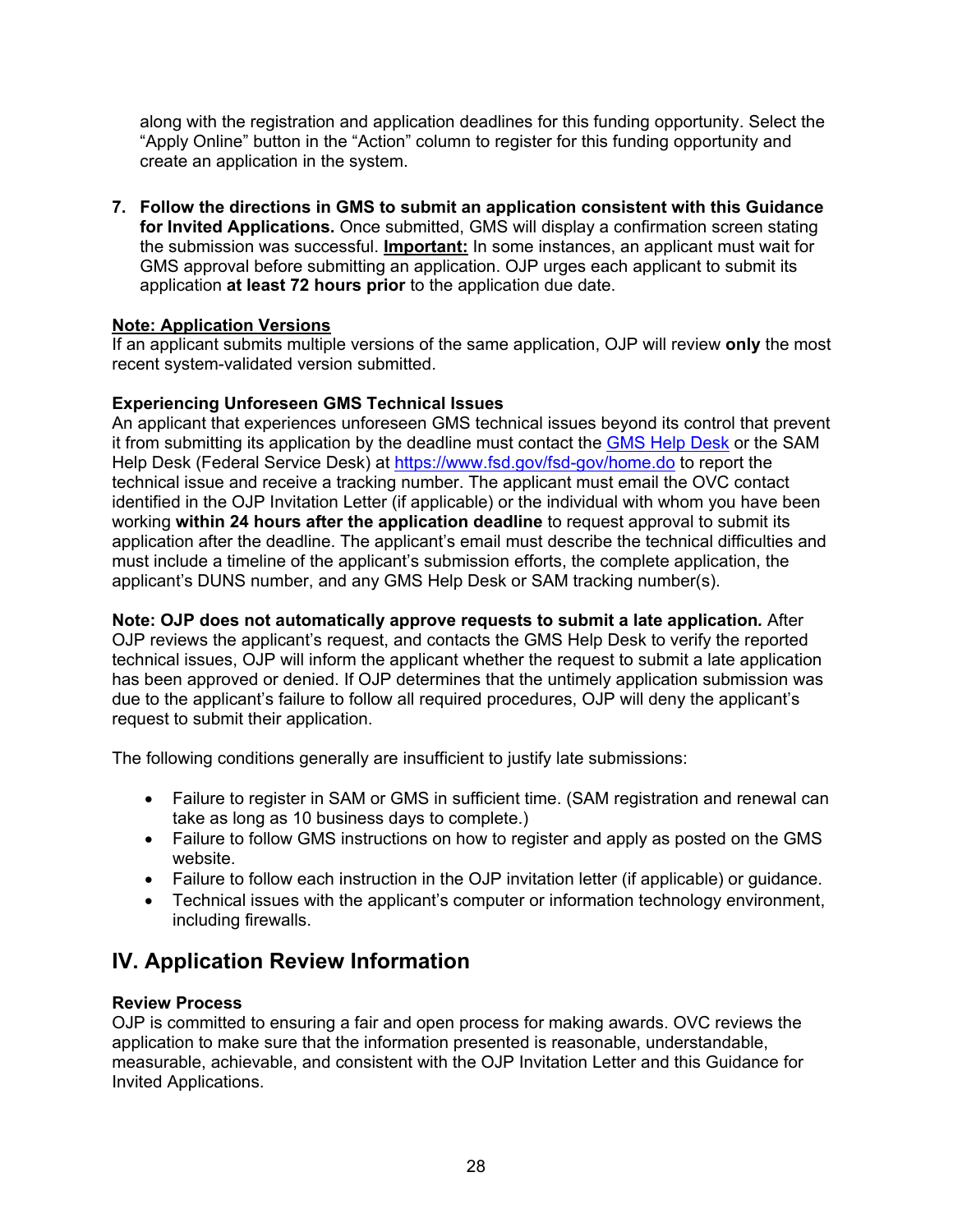Pursuant to the Part 200 Uniform Requirements, before award decisions are made, OJP reviews information related to the degree of risk posed by applicants. Among other things, to help assess whether an applicant that has one or more prior federal awards has a satisfactory record with respect to performance, integrity, and business ethics, OJP checks whether the applicant is listed in SAM as excluded from receiving a federal award. In addition, if OJP anticipates that an award will exceed \$150,000 in federal funds, OJP also must review and consider any information about the applicant that appears in the non-public segment of the integrity and performance system accessible through SAM (currently, the Federal Awardee Performance and Integrity Information System; "FAPIIS").

**Important note on FAPIIS:** An applicant, at its option, may review and comment on any information about itself that currently appears in FAPIIS and was entered by a federal awarding agency. OJP will consider any such comments by the applicant, in addition to the other information in FAPIIS, in its assessment of the risk posed by the applicant.

The evaluation of risks goes beyond information in SAM, however. OJP itself has in place a framework for evaluating risks posed by applicants for competitive awards. OJP takes into account information pertinent to matters such as—

- 1. Applicant financial stability and fiscal integrity;
- 2. Quality of the management systems of the applicant, and the applicant's ability to meet prescribed management standards, including those outlined in the DOJ Grants Financial Guide;
- 3. Applicant's history of performance under OJP and other DOJ awards (including compliance with reporting requirements and award conditions), and awards from other federal agencies;
- 4. Reports and findings from audits of the applicant, including audits under the Part 200 Uniform Requirements; and
- 5. Applicant's ability to comply with statutory and regulatory requirements, and to effectively implement other award requirements.

Absent explicit statutory authorization or written delegation of authority to the contrary, the Assistant Attorney General will make all final award decisions.

## <span id="page-28-0"></span>**V. Federal Award Administration Information**

#### <span id="page-28-1"></span>**Federal Award Notices**

Award notifications will be made following the grant's approval. OJP sends award notifications by email through GMS to the individuals listed in the application as the point of contact and the authored representative. The email notification includes detailed instructions on how to access and view the award documents, and steps to take in GMS to start the award acceptance process. GMS automatically issues the notifications at 9:00 p.m. eastern time on the award date.

For each successful applicant, an individual with the necessary authority to bind the applicant will be required to log in; execute a set of legal certifications and a set of legal assurances; designate a financial point of contact; thoroughly review the award, including all award conditions; and sign and accept the award. The award acceptance process requires physical signature of the award document by the authorized representative and the scanning and submission of the fully executed award document to OJP.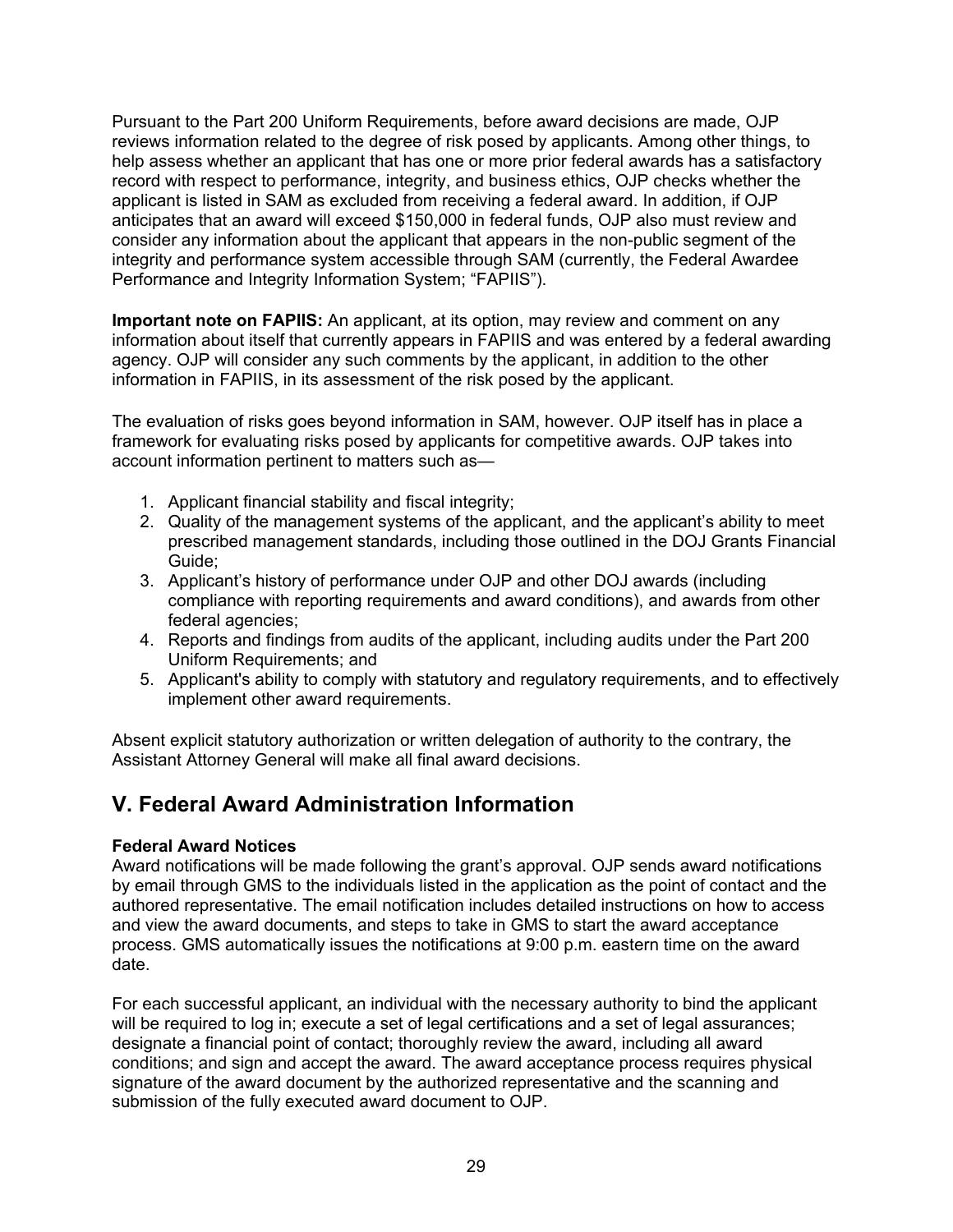#### <span id="page-29-0"></span>**Administrative, National Policy, and Other Legal Requirements**

If selected for funding, in addition to implementing the funded project consistent with the OJPapproved application, the recipient must comply with all award conditions, and all applicable requirements of federal statutes and regulations (including applicable requirements referred to in the assurances and certifications executed in connection with award acceptance). OJP strongly encourages prospective applicants to review information on post-award legal requirements and common OJP award conditions **prior** to submitting an application.

Applicants should consult the ["Overview of Legal Requirements Generally Applicable to OJP](https://ojp.gov/funding/Explore/LegalOverview2019/index.htm)  [Grants and Cooperative Agreements -](https://ojp.gov/funding/Explore/LegalOverview2019/index.htm) FY 2019 Awards," available in the OJP Funding Resource Center at [https://ojp.gov/funding/index.htm.](https://ojp.gov/funding/index.htm) In addition, applicants should examine the following two legal documents, as each successful applicant must execute both documents before it may receive any award funds. (An applicant is not required to submit these documents as part of an application.)

- Certifications Regarding Lobbying: Debarment, Suspension and Other Responsibility [Matters; and Drug-Free Workplace Requirements](http://ojp.gov/funding/Apply/Resources/Certifications.pdf)
- [Certified Standard Assurances](http://ojp.gov/funding/Apply/Resources/StandardAssurances.pdf)

The web pages accessible through the "Overview of Legal Requirements Generally Applicable [to OJP Grants and Cooperative Agreements -](https://ojp.gov/funding/Explore/LegalOverview2019/index.htm) FY 2019 Awards" are intended to give applicants for OJP awards a general overview of important statutes, regulations, and award conditions that apply to many (or in some cases, all) OJP grants and cooperative agreements awarded in FY 2020. Individual OJP awards typically also will include additional award conditions. Those additional conditions may relate to the particular statute or program, or solicitation under which the award is made; to the substance of the funded application; to the recipient's performance under other federal awards; to the recipient's legal status (e.g., as a for-profit entity); or to other pertinent considerations.

#### <span id="page-29-1"></span>**General Information about Post-Federal Award Reporting Requirements**

In addition to the deliverables identified in the OJP Invitation Letter (if applicable), an award recipient will be required to submit the following reports and data.

Required reports. Recipients typically must submit quarterly financial reports, semiannual reports, final financial and progress reports, and, if applicable, an annual audit report in accordance with the Part 200 Uniform Requirements or specific award conditions. Future awards and fund drawdowns may be withheld if reports are delinquent. (In appropriate cases, OJP may require additional reports.)

Awards that exceed \$500,000 will include an additional condition that, under specific circumstances, will require the recipient to report (to FAPIIS) information on civil, criminal, and administrative proceedings connected with (or connected to the performance of) either the OJP award or any other grant, cooperative agreement, or procurement contract from the federal government. Additional information on this reporting requirement appears in the text of the award condition posted on the OJP website at [https://ojp.gov/funding/FAPIIS.htm.](https://ojp.gov/funding/FAPIIS.htm)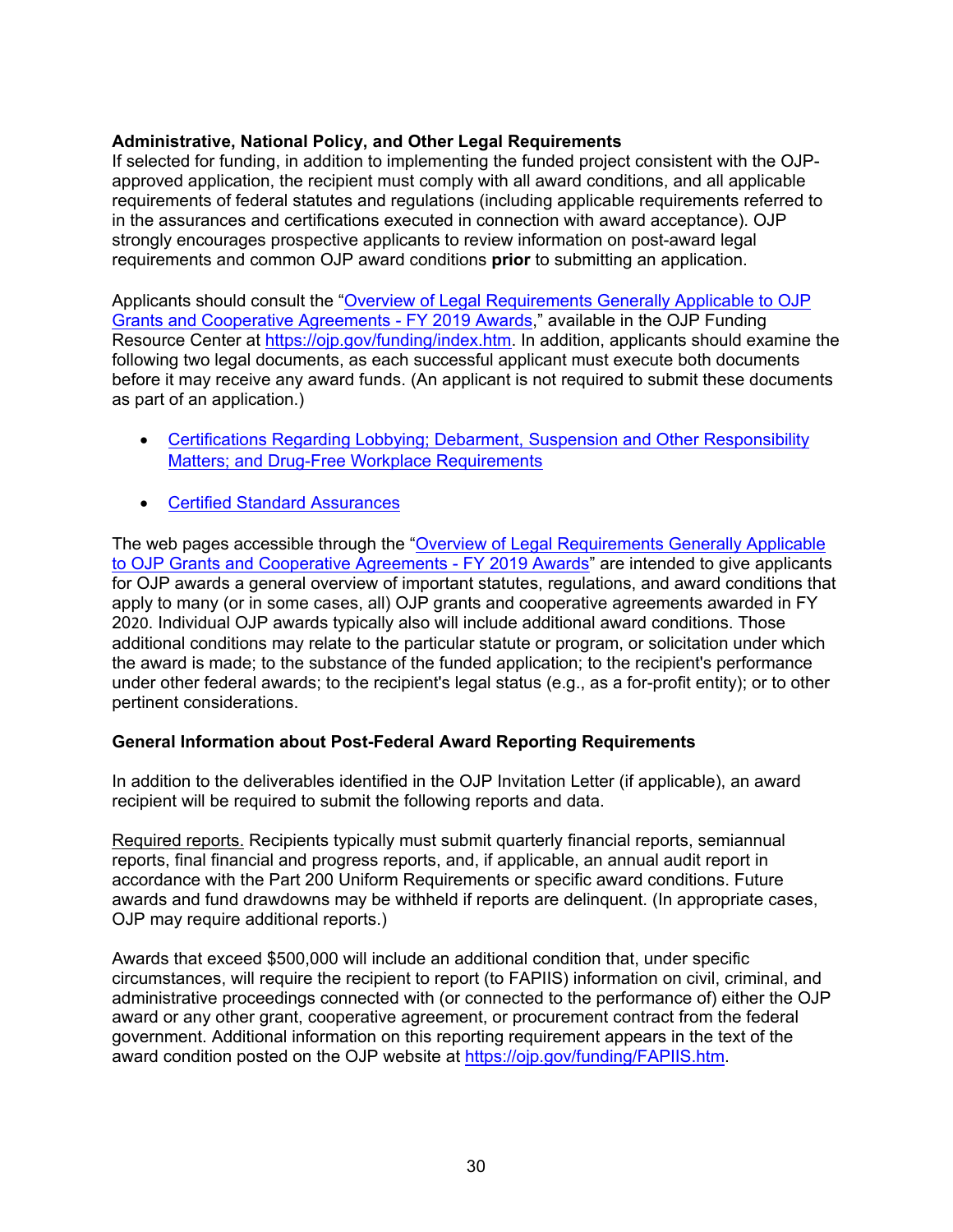Data on performance measures. In addition to required reports, each award recipient also must provide data that measure the results of the work done under the award. To demonstrate program progress and success, as well as to assist DOJ in fulfilling its responsibilities under the Government Performance and Results Act of 1993 (GPRA), Public Law 103-62, and the GPRA Modernization Act of 2010, Public Law 111–352, OJP will require any award recipient, post award, to provide performance data identified in the OJP Invitation Letter (if applicable) as part of regular progress reporting. Successful applicants will be required to access OJP's performance measurement page at [www.ojp.gov/performance](https://www.ojp.gov/performance) to view the specific reporting requirements for this grant program. (See page 16 of this document for links to Victim Assistance and Victim Compensation performance measures.)

## <span id="page-30-0"></span>**VI. Federal Awarding Agency Contact(s)**

For OJP contact(s), see the OJP Invitation Letter.

For contact information for GMS, see the title page of this Guidance for Invited Applications.

## <span id="page-30-1"></span>**VII. Other Information**

#### <span id="page-30-2"></span>**Freedom of Information Act and Privacy Act (5 U.S.C. §§ 552 and 552a)**

All applications submitted to OJP (including all attachments to applications) are subject to the federal Freedom of Information Act (FOIA) and to the Privacy Act. By law, DOJ may withhold information that is responsive to a request pursuant to FOIA if DOJ determines that the responsive information either is protected under the Privacy Act or falls within the scope of one of nine statutory exemptions under FOIA. DOJ cannot agree in advance of a request pursuant to FOIA not to release some or all portions of an application.

In its review of records that are responsive to a FOIA request, OJP will withhold information in those records that plainly falls within the scope of the Privacy Act or one of the statutory exemptions under FOIA. (Some examples include certain types of information in budgets, and names and contact information for project staff other than certain key personnel.) In appropriate circumstances, OJP will request the views of the applicant/recipient that submitted a responsive document.

For example, if OJP receives a request pursuant to FOIA for an application submitted by a nonprofit or for-profit organization or an institution of higher education, or for an application that involves research, OJP typically will contact the applicant/recipient that submitted the application and ask it to identify—quite precisely—any particular information in the application that the applicant/recipient believes falls under a FOIA exemption, the specific exemption it believes applies, and why. After considering the submission by the applicant/recipient, OJP makes an independent assessment regarding withholding information. OJP generally follows a similar process for requests pursuant to FOIA for applications that may contain law-enforcement sensitive information.

#### <span id="page-30-3"></span>**Provide Feedback to OJP**

To assist OJP in improving its application and award processes, we encourage applicants to provide feedback on this Guidance for Invited Applications, the application submission process,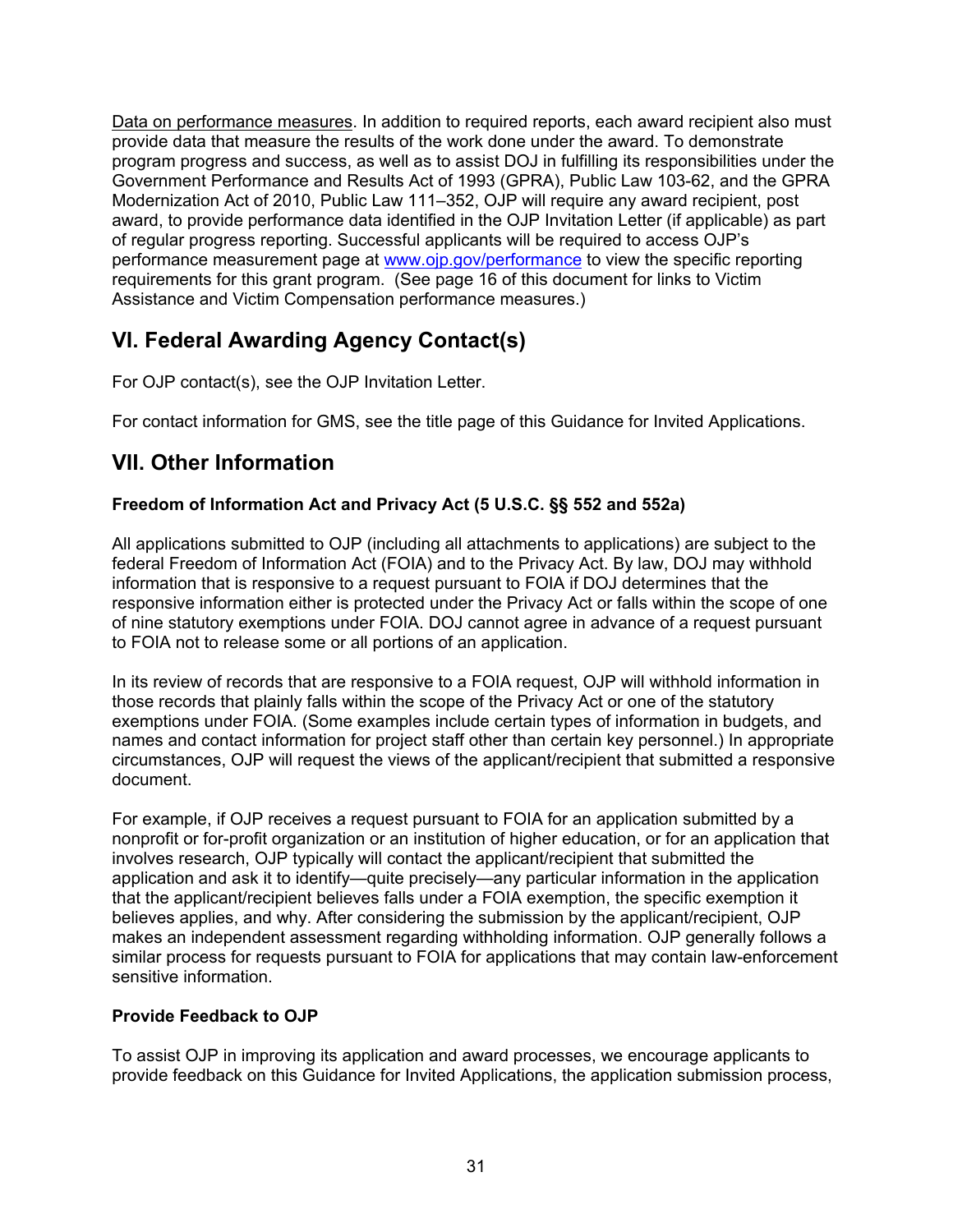and/or the application review process. Feedback may be provided to [OJPSolicitationFeedback@usdoj.gov.](mailto:OJPSolicitationFeedback@usdoj.gov)

**IMPORTANT**: This email is for feedback and suggestions only. OJP **does not** send replies from this mailbox. A prospective applicant that has specific questions on any program or technical aspect of this invitation or guidance **must** use the appropriate telephone number or email listed in the OJP Invitation Letter (if applicable), or the individual with whom you have been working, to obtain information. These contacts are provided to help ensure that prospective applicants can directly reach an individual who can address specific questions in a timely manner.

If you are interested in being a reviewer for other OJP grant applications, please email your resume to oippeerreview@l-secb.com. (Do not send your resume to the OJP Solicitation Feedback email account.) **Note**: Neither you nor anyone else from your organization or entity can be a peer reviewer in a competition in which you or your organization/entity has submitted an application.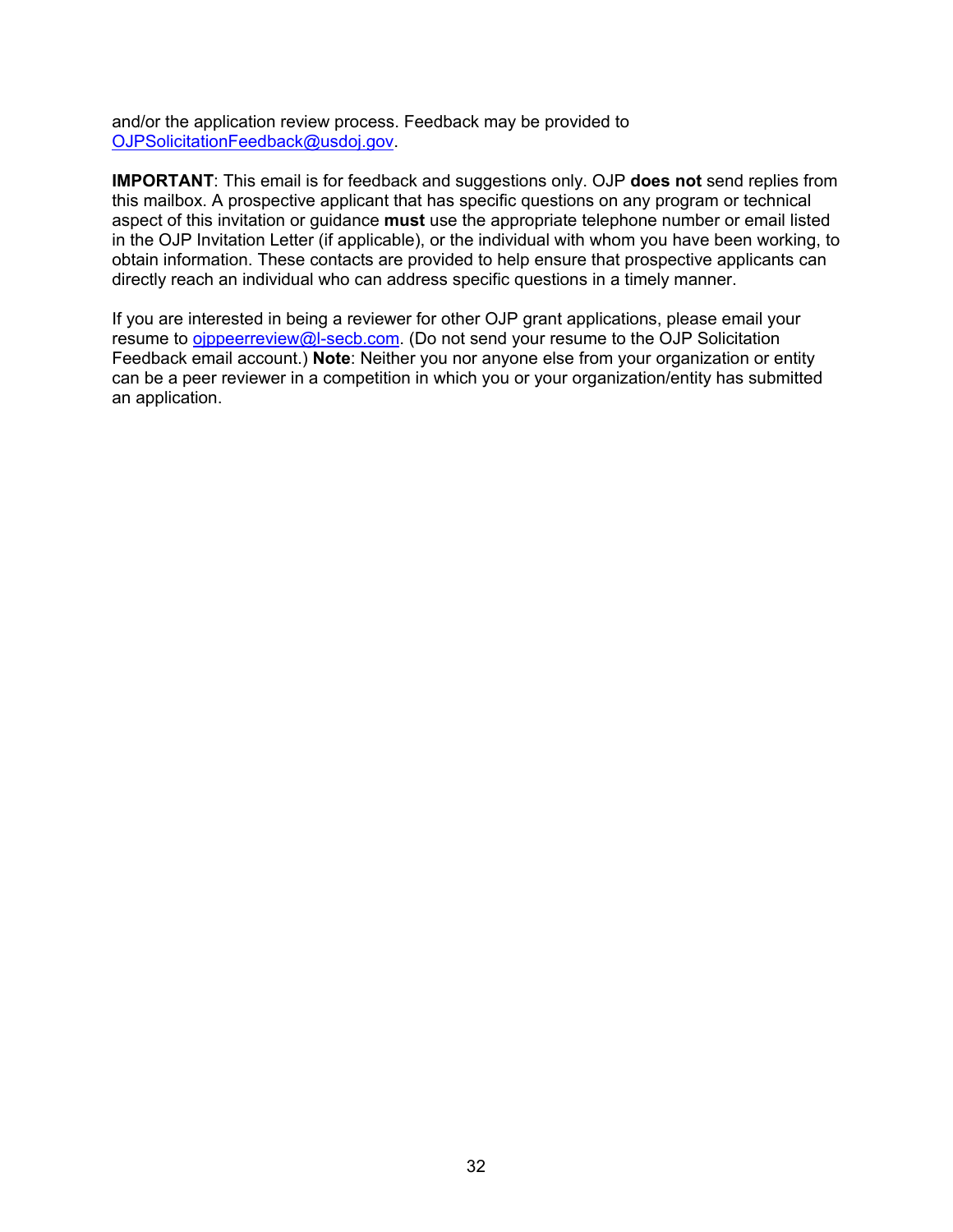#### **Appendix A: Application Checklist FY 2020 Antiterrorism and Emergency Assistance Program For Crime Victim Compensation and Assistance**

<span id="page-32-0"></span>This application checklist has been created as an aid in developing an application.

#### **What an Applicant Should Do:**

|        | Prior to Registering in GMS:                                                                                                                                                                |               |
|--------|---------------------------------------------------------------------------------------------------------------------------------------------------------------------------------------------|---------------|
|        | $\Box$ Acquire a DUNS Number                                                                                                                                                                | (see page 27) |
|        | $\Box$ Acquire or renew registration with SAM                                                                                                                                               | (see page 27) |
|        | To Register with GMS:                                                                                                                                                                       |               |
|        | $\Box$ For new users, acquire a GMS username and password*                                                                                                                                  | (see page 27) |
| $\Box$ | For existing users, check GMS username and password*<br>to ensure account access                                                                                                            | (see page 27) |
|        | $\Box$ Verify SAM registration in GMS                                                                                                                                                       | (see page 27) |
|        | $\Box$ Search for correct funding opportunity in GMS                                                                                                                                        | (see page 27) |
|        | Register by selecting the "Apply Online" button associated with the funding<br>opportunity                                                                                                  | (see page 27) |
|        | $\Box$ Read OJP policy and guidance on conference approval, planning, and reporting available at<br>https://ojp.gov/financialguide/DOJ/PostawardRequirements/chapter3.10a.htm (see page 13) |               |

 $\Box$  If experiencing technical difficulties in GMS, contact OVC  $($ see page 2)

\*Password Reset Notice – GMS users are reminded that while password reset capabilities exist, this function is only associated with points of contacts designated within GMS at the time the account was established. Neither OJP nor the GMS Help Desk will initiate a password reset unless requested by the authorized official nor a designated point of contact associated with an award or application."

#### **Overview of Post-Award Legal Requirements:**

 $\Box$  Review the "Overview of Legal Requirements Generally Applicable to OJP Grants and [Cooperative Agreements -](https://ojp.gov/funding/Explore/LegalOverview2019/index.htm) FY 2019 Awards" in the OJP Funding Resource Center at [https://ojp.gov/funding/index.htm.](https://ojp.gov/funding/index.htm)

**Eligibility Requirements:** For eligibility information, see [the title page.](#page-0-0)

#### **What an Application Should Include:**

- $\Box$  Application for Federal Assistance (SF-424) (see page 14) □ Program Narrative (see page 14)
-